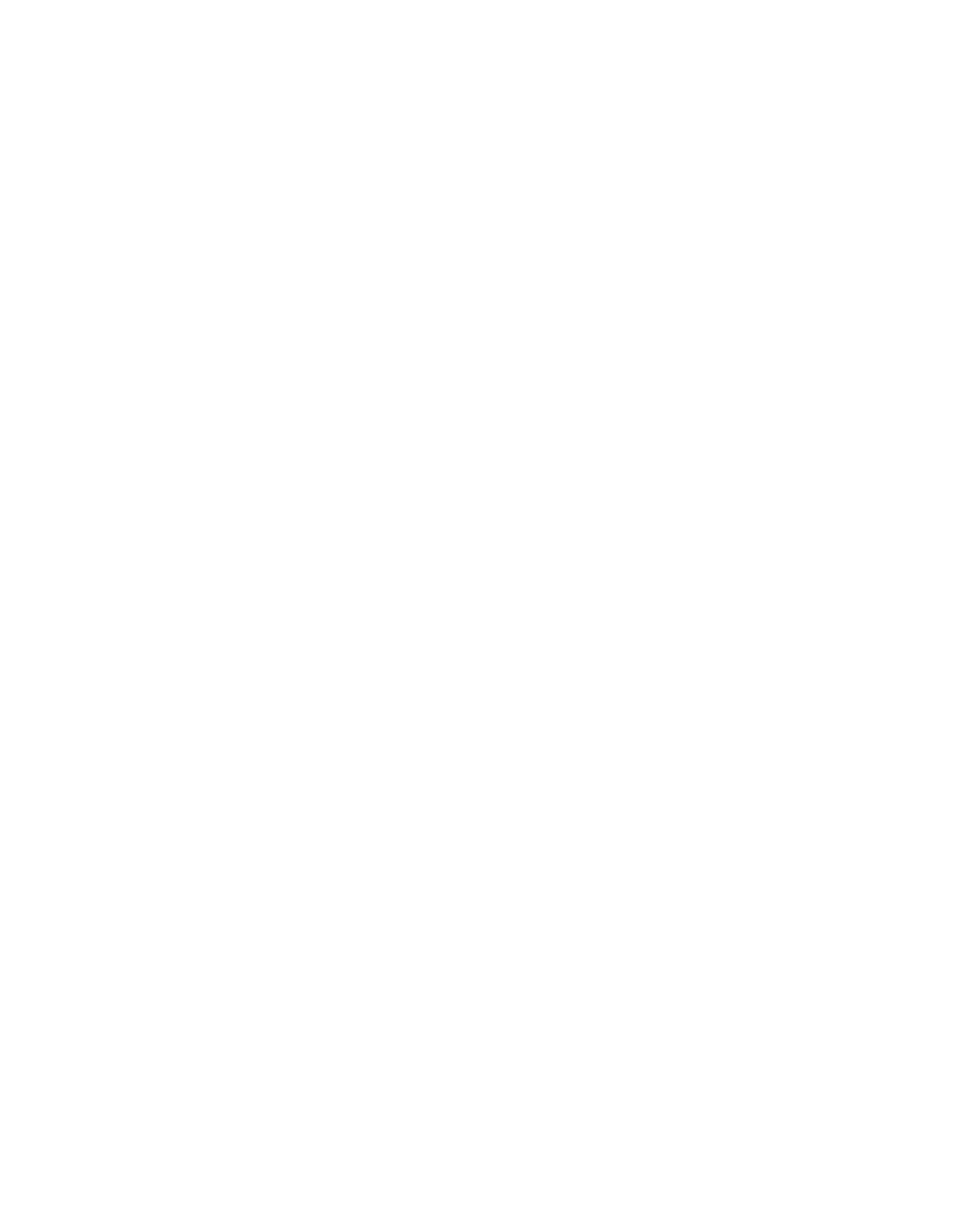## Chapter 6

# Commutation Functions, Reserves & Select Mortality

In this Chapter, we consider first the historically important topic of *Commu*tation Functions for actuarial calculations, and indicate why they lose their computational usefulness as soon as the insurer entertains the possibility (as demographers often do) that life-table survival probabilities display some slow secular trend with respect to year of birth. We continue our treatment of premiums and insurance contract valuation by treating briefly the idea of insurance reserves and policy cash values as the life-contingent analogue of mortgage amortization and refinancing. The Chapter concludes with a brief section on Select Mortality, showing how models for select-population mortality can be used to calculate whether modified premium and deferral options are sufficient protections for insurers to insure such populations.

## 6.1 Idea of Commutation Functions

The Commutation Functions are a computational device to ensure that net single premiums for life annuities, endowments, and insurances from the same life table and figured at the same interest rate, for lives of differing ages and for policies of differing durations, can all be obtained from a single table lookup. Historically, this idea has been very important in saving calculational labor when arriving at premium quotes. Even now, assuming that a govern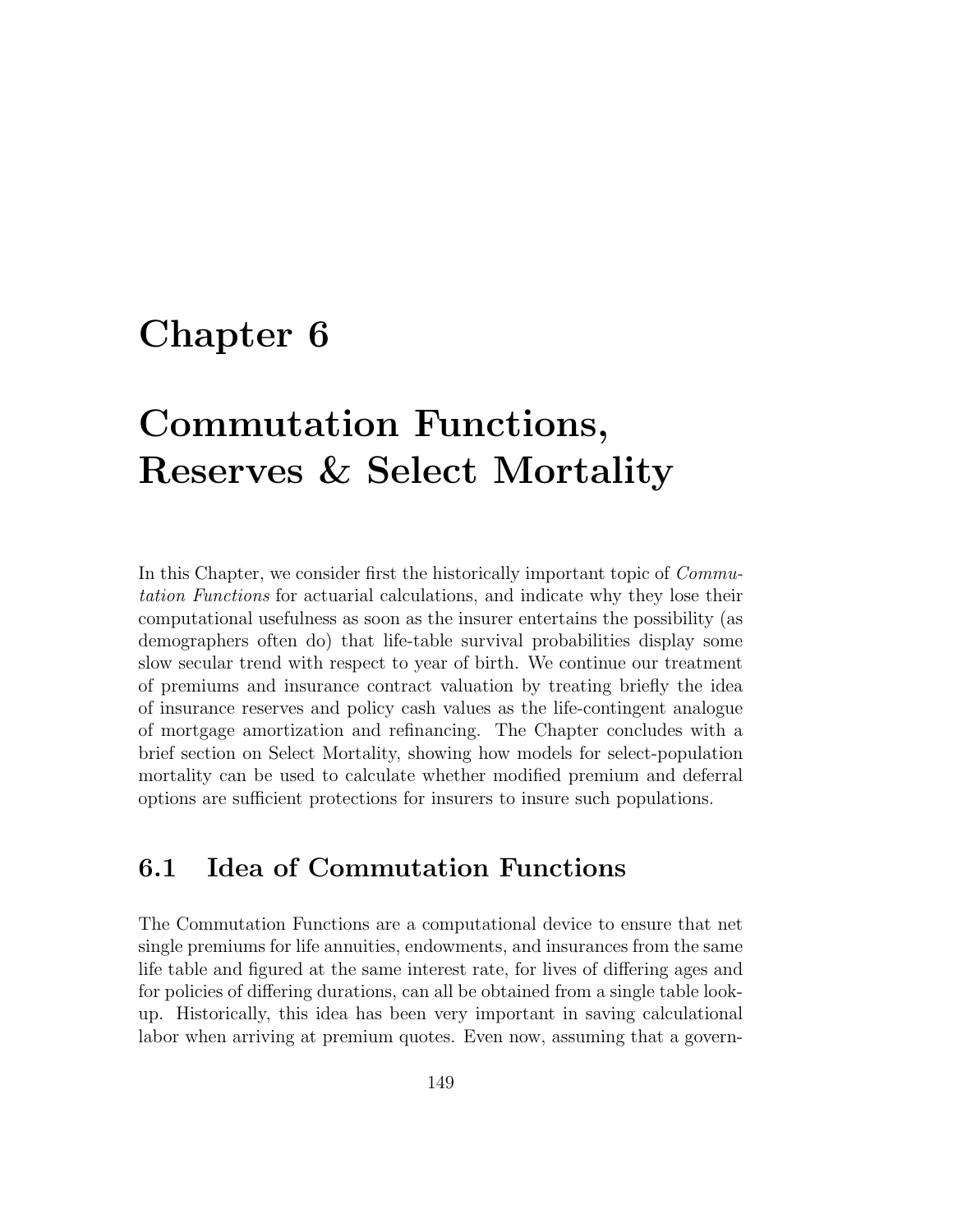ing life table and interest rate are chosen provisionally, company employees without quantitative training could calculate premiums in a spreadsheet format with the aid of a life table.

To fix the idea, consider first the contract with the simplest net-singlepremium formula, namely the pure n-year endowment. The expected present value of \$1 one year in the future if the policyholder aged  $x$  is alive at that time is denoted in older books as  $nE_x$  and is called the **actuarial present value** of a life-contingent  $n$ -year future payment of 1:

$$
A_{\overline{x:n}}^1 = {}_nE_x = v^n {}_n p_x
$$

Even such a simple life-table and interest-related function would seem to require a table in the two integer parameters  $x, n$ , but the following expression immediately shows that it can be recovered simply from a single tabulated column:

$$
A_{\overline{x:\overline{n}}}\,^1 = \frac{v^{n+x} \, l_{n+x}}{v^x \, l_x} = \frac{D_{x+n}}{D_x} \, , \qquad D_y \equiv v^y \, l_y \tag{6.1}
$$

In other words, at least for integer ages and durations we would simply augment the insurance-company life-table by the column  $D_x$ . The addition of just a few more columns allows the other main life-annuity and insurance quantities to be recovered with no more than simple arithmetic. Thus, if we begin by considering whole life insurances (with only one possible payment at the end of the year of death), then the net single premium is re-written

$$
A_x = A_{\overline{x}:\infty}^1 = \sum_{k=0}^{\infty} v^{k+1} k p_x \cdot q_{x+k} = \sum_{k=0}^{\infty} \frac{v^{x+k+1} (l_{x+k} - l_{x+k+1})}{v^x l_x}
$$

$$
= \sum_{y=x}^{\infty} v^{y+1} \frac{d_y}{D_x} = \frac{M_x}{D_x} , \qquad M_x \equiv \sum_{y=x}^{\infty} v^{y+1} d_y
$$

The insurance of finite duration also has a simple expression in terms of the same *commutation* columns  $M, D$ :

$$
A_{\overline{x}:\overline{n}|}^1 = \sum_{k=0}^{n-1} v^{k+1} \frac{d_{k+x}}{D_x} = \frac{M_x - M_{x+n}}{D_x}
$$
 (6.2)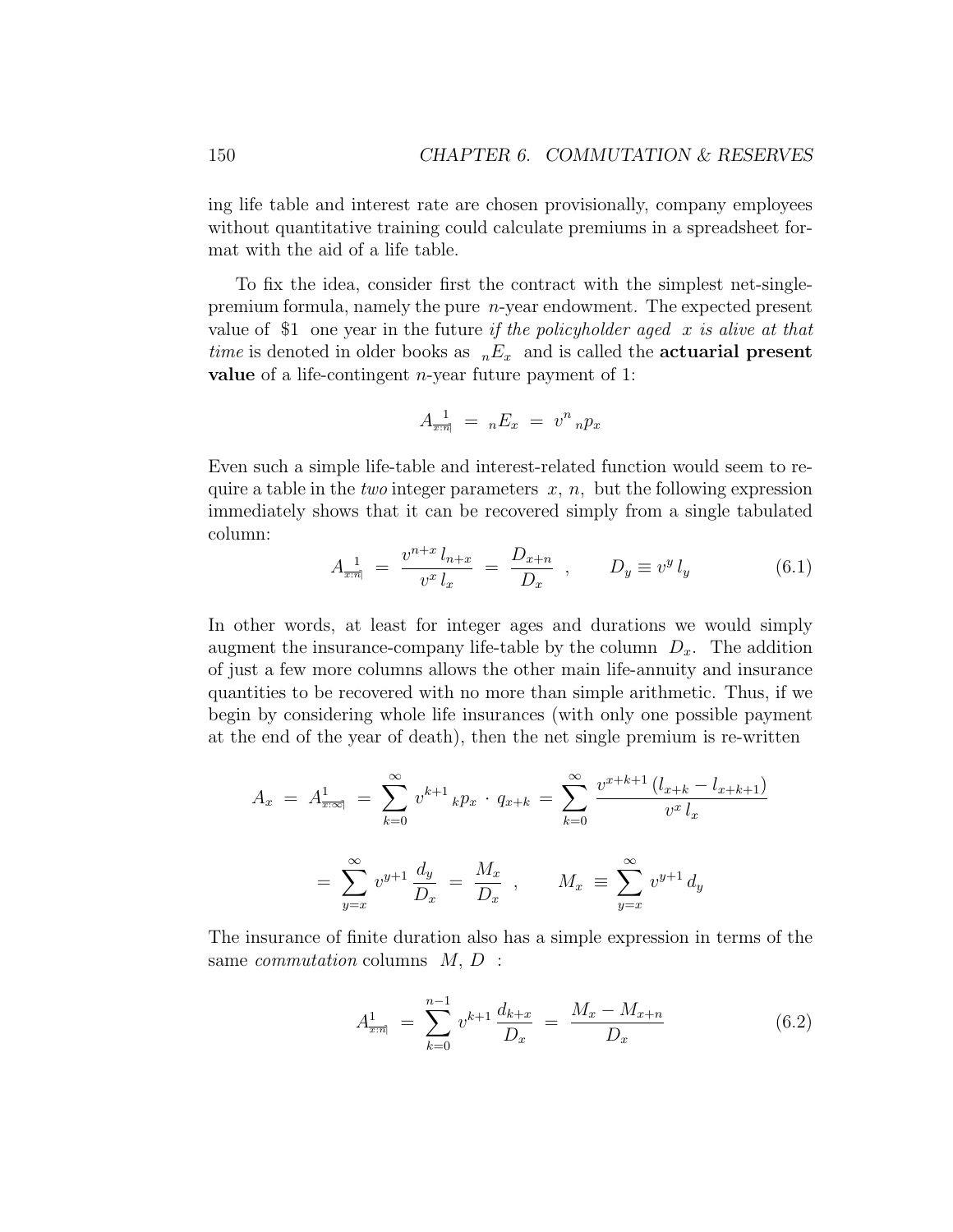#### 6.1. IDEA OF COMMUTATION FUNCTIONS 151

Next let us pass to to life annuities. Again we begin with the life annuitydue of infinite duration:

$$
\ddot{a}_x = \ddot{a}_{\overline{x}:\infty} = \sum_{k=0}^{\infty} v^{k+x} \frac{l_{k+x}}{D_x} = \frac{N_x}{D_x} , \qquad N_x = \sum_{y=x}^{\infty} v^y l_y \qquad (6.3)
$$

The commutation column  $N_x$  turns is the reverse cumulative sum of the  $D_x$  column:

$$
N_x = \sum_{y=x}^{\infty} D_y
$$

The expected present value for the finite-duration life-annuity due is obtained as a simple difference

$$
\ddot{a}_{\overline{x}:\overline{n}|} = \sum_{k=0}^{n-1} v^{k+x} \frac{l_{x+k}}{D_x} = \frac{N_x - N_{x+n}}{D_x}
$$

There is no real need for a separate commutation column  $M_x$  since, as we have seen, there is an identity relating net single premiums for whole life insurances and annuities:

$$
A_x = 1 - d\ddot{a}_x
$$

Writing this identity with  $A_x$  and  $\ddot{a}_x$  replaced by their respective commutationfunction formulas, and then multupliying through by  $D_x$ , immediately yields

$$
M_x = D_x - dN_x \tag{6.4}
$$

Based on these tabulated **commutation columns**  $D, M, N$ , a quantitatively unskilled person could use simple formulas and tables to provide on-the-spot insurance premium quotes, a useful and desirable outcome even in these days of accessible high-powered computing. Using the case-(i) interpolation assumption, the *m*-payment-per-year net single premiums  $A^{(m)}_{\overline{x}:\overline{n}}$ and  $\ddot{a}^{(m)}_{\overline{x};\overline{n}}$  would be related to their single-payment counterparts (whose commutation-function formulas have just been provided) through the standard formulas

$$
A^{(m)}_{\overline{x}:\overline{n}|} = \frac{i}{i^{(m)}} A^{1}_{\overline{x}:\overline{n}|} , \qquad \ddot{\mathbf{a}}^{(m)}_{\overline{x}:\overline{n}|} = \alpha(m) \ddot{\mathbf{a}}_{\overline{x}:\overline{n}|} - \beta(m) \left(1 - A^{-1}_{\overline{x}:\overline{n}|}\right)
$$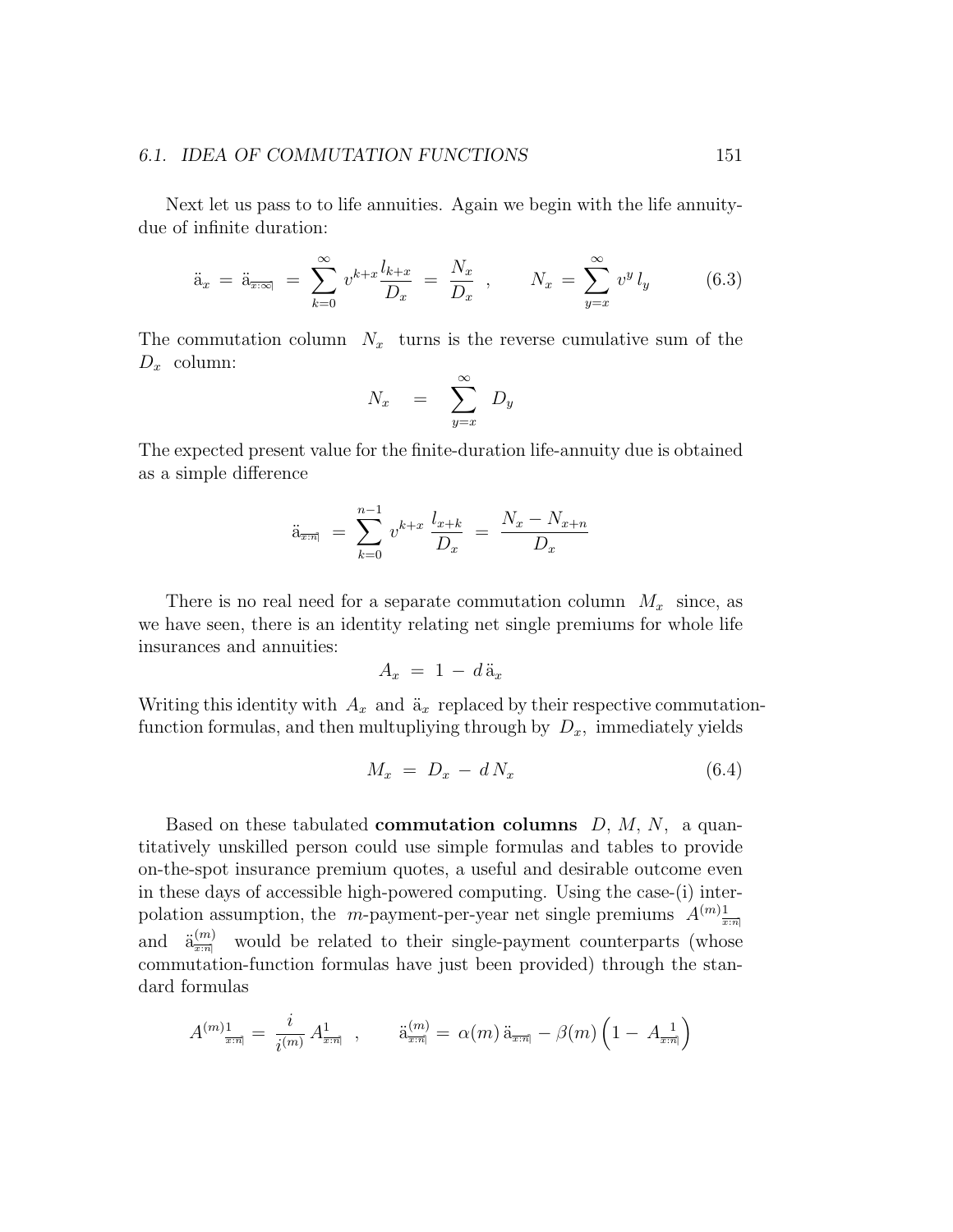| Age<br>$\boldsymbol{x}$ | $l_x$  | $D_x$     | $N_x$      | $M_x$    |
|-------------------------|--------|-----------|------------|----------|
|                         |        |           |            |          |
| $\theta$                | 100000 | 100000.00 | 1664794.68 | 94233.66 |
| 5                       | 96997  | 72481.80  | 1227973.94 | 69507.96 |
| 10                      | 96702  | 53997.89  | 904739.10  | 51211.65 |
| 15                      | 96435  | 40238.96  | 663822.79  | 37574.87 |
| 20                      | 95840  | 29883.37  | 484519.81  | 27425.65 |
| 25                      | 95051  | 22146.75  | 351486.75  | 19895.48 |
| 30                      | 94295  | 16417.71  | 252900.70  | 14315.13 |
| 35                      | 93475  | 12161.59  | 179821.07  | 10178.55 |
| 40                      | 92315  | 8975.07   | 125748.60  | 7117.85  |
| 45                      | 90402  | 6567.71   | 85951.37   | 4865.17  |
| 50                      | 87119  | 4729.55   | 56988.31   | 3225.75  |
| 55                      | 82249  | 3336.63   | 36282.55   | 2053.73  |
| 60                      | 75221  | 2280.27   | 21833.77   | 1235.87  |
| 65                      | 65600  | 1486.01   | 12110.79   | 685.52   |
| 70                      | 53484  | 905.34    | 5920.45    | 335.12   |
| 75                      | 39975  | 505.65    | 2256.41    | 127.72   |

Table 6.1: Commutation Columns for the simulated US Male Illustrative Life-Table, Table 1.1, with APR interest-rate 6%.

That is,

$$
A^{(m)}_{\overline{x:n}} = \frac{i}{i^{(m)}} \cdot \frac{M_x - M_{x+n}}{D_x}
$$

$$
\ddot{a}_{\overline{x}:\overline{n}|}^{(m)} = \alpha(m) \frac{N_x - N_{x+n}}{D_x} - \beta(m) (1 - \frac{D_{x+n}}{D_x})
$$

To illustrate the realistic sizes of commutation-column numbers, we reproduce as Table 6.1 the main commutation-columns for 6% APR interest, in 5-year intervals, for the illustrative simulated life table given on page 3.

### 6.1.1 Variable-benefit Commutation Formulas

The only additional formulas which might be commonly needed in insurance sales are the variable-benefit term insurances with linearly increasing or de-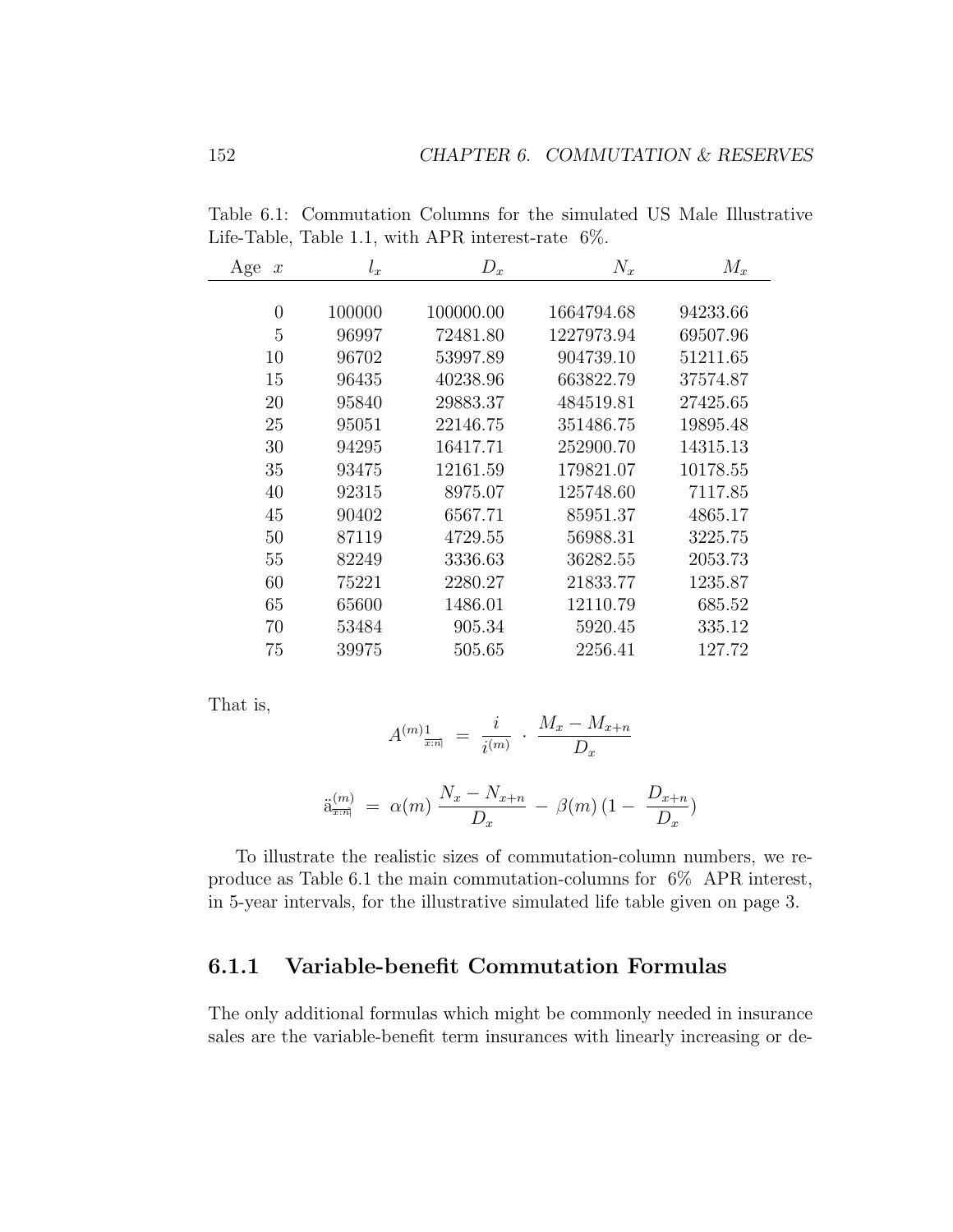#### 6.1. IDEA OF COMMUTATION FUNCTIONS 153

creasing benefits, and we content ourselves with showing how an additional commutation-column could serve here. First consider the infinite-duration policy with linearly increasing benefit

$$
IA_x = \sum_{k=0}^{\infty} (k+1) v^{k+1} k p_x \cdot q_{x+k}
$$

This net single premium can be written in terms of the commutation functions already given together with

$$
R_x = \sum_{k=0}^{\infty} (x + k + 1) v^{x + k + 1} d_{x + k}
$$

Clearly, the summation defining  $IA_x$  can be written as

$$
\sum_{k=0}^{\infty} (x + k + 1) v^{k+1} k p_x \cdot q_{x+k} - x \sum_{k=0}^{\infty} v^{k+1} k p_x \cdot q_{x+k} = \frac{R_x}{D_x} - x \frac{M_x}{D_x}
$$

Then, as we have discussed earlier, the finite-duration linearly-increasingbenefit insurance has the expression

$$
IA_{\overline{x:n}}^1 = IA_x - \sum_{k=n}^{\infty} (k+1) v^{k+x+1} \frac{d_{x+k}}{D_x} = \frac{R_x - xM_x}{D_x} - \frac{R_{x+n} - xM_{x+n}}{D_x}
$$

and the net single premium for the linearly-decreasing-benefit insurance, which pays benefit  $n - k$  if death occurs between exact policy ages k and  $k+1$  for  $k = 0, \ldots, n-1$ , can be obtained from the increasingbenefit insurance through the identity

$$
DA^1_{\overline{x:n}} = (n+1)A^1_{\overline{x:n}} - IA^1_{\overline{x:n}}
$$

Throughout all of our discussions of premium calculation — not just the present consideration of formulas in terms of commutation functions — we have assumed that for ages of prospective policyholders, the same interest rate and life table would apply. In a future Chapter, we shall consider the problem of premium calculation and reserving under variable and stochastic interest-rate assumptions, but for the present we continue to fix the interest rate *i*. Here we consider briefly what would happen to premium calculation and the commutation formalism if the key assumption that the same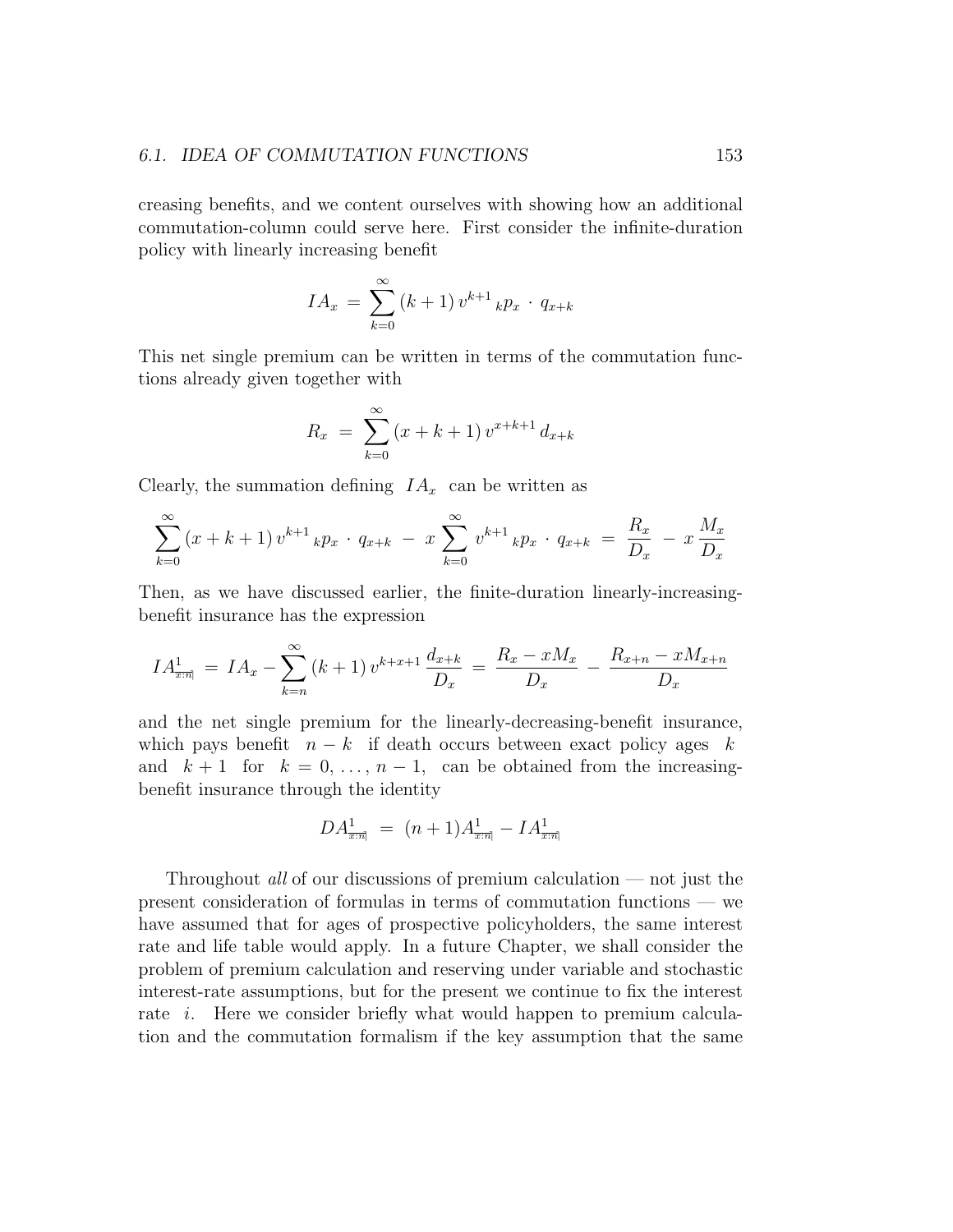life table applies to all insureds were to be replaced by an assumption involving interpolation between (the death rates defined by) two separate life tables applying to different birth cohorts. This is a particular case of a topic which we shall also take up in a future chapter, namely how extra ('covariate') information about a prospective policyholder might change the survival probabilities which should be used to calculate premiums for that policyholder.

#### 6.1.2 Secular Trends in Mortality

Demographers recognize that there are secular shifts over time in life-table age-specific death-rates. The reasons for this are primarily related to public health (e.g., through the eradication or successful treatment of certain disease conditions), sanitation, diet, regulation of hours and conditions of work, etc. As we have discussed previously in introducing the concept of force of mortality, the modelling of shifts in mortality patterns with respect to likely causes of death at different ages suggests that it is most natural to express shifts in mortality in terms of force-of-mortality and death rates rather than in terms of probability density or population-wide relative numbers of deaths in various age-intervals. One of the simplest models of this type, used for projections over limited periods of time by demographers (cf. the text Introduction to Demography by M. Spiegelman), is to view age-specific death-rates  $q_x$  as locally linear functions of calendar time t. Mathematically, it may be slightly more natural to make this assumption of linearity directly about the force of mortality. Suppose therefore that in calendar year  $t$ , the force of mortality  $\mu_x^{(t)}$  at all ages x is assumed to have the form

$$
\mu_x^{(t)} = \mu_x^{(0)} + b_x t \tag{6.5}
$$

where  $\mu_x^{(0)}$  is the force-of-mortality associated with some standard life table as of some arbitrary but fixed calendar-time origin  $t = 0$ . The age-dependent slope  $b_x$  will generally be extremely small. Then, placing superscripts  $(1)$ over all life-table entries and ratios to designate calendar time, we calculate

$$
_{k}p_{x}^{(t)} = \exp \Big( - \int_{0}^{k} \mu_{x+u}^{(t)} du \Big) = \ _{k}p_{x}^{(t)} \cdot \exp(-t \sum_{j=0}^{k-1} b_{x+j})
$$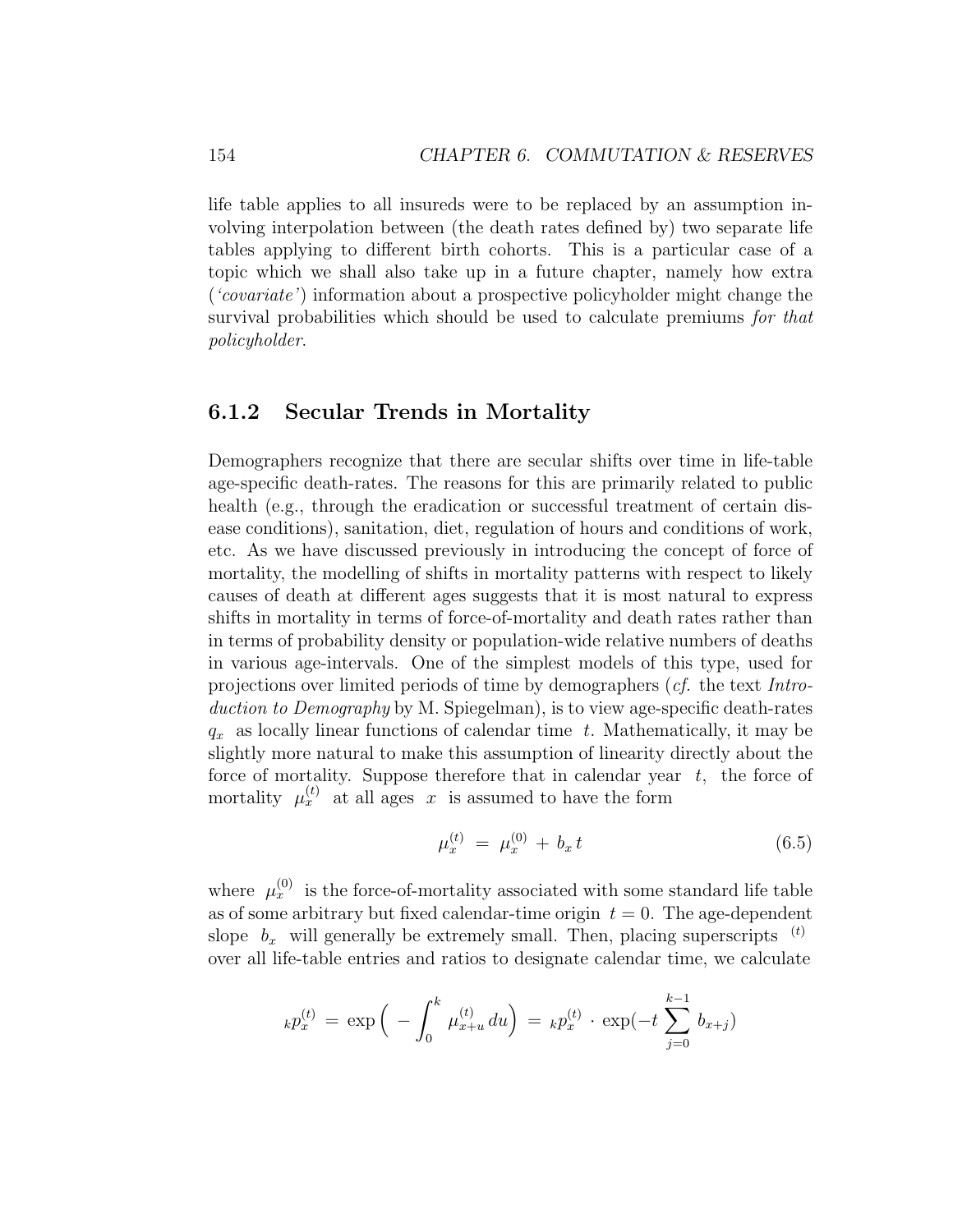If we denote

$$
B_x = \sum_{y=0}^x b_y
$$

and assume that the life-table radix  $l_0$  is not taken to vary with calendar time, then the commutation-function  $D_x = D_x^{(t)}$  takes the form

$$
D_x^{(t)} = v^x l_0 x p_0^{(t)} = D_x^{(0)} e^{-t B_x}
$$
 (6.6)

Thus the commutation-columns  $D_x^{(0)}$  (from the standard life-table) and  $B_x$ are enough to reproduce the time-dependent commutation column D, but now the calculation is not quite so simple, and the time-dependent commutation columns  $M, N$  become

$$
M_x^{(t)} = \sum_{y=x}^{\infty} v^y (l_y^{(t)} - l_{y+1}^{(t)}) = \sum_{y=x}^{\infty} D_y^{(0)} e^{-tB_y} \left( 1 - e^{-t b_{y+1}} q_y^{(0)} \right) (6.7)
$$
  

$$
N_x^{(t)} = \sum_{y=x}^{\infty} D_y^{(0)} e^{-tB_y}
$$
(6.8)

For simplicity, one might replace equation (6.7) by the approximation

$$
M_x^{(t)} = \sum_{y=x}^{\infty} D_y^{(0)} \left( p_y^{(0)} + t b_{y+1} q_y^{(0)} \right) e^{-t B_y}
$$

None of these formulas would be too difficult to calculate with, for example on a hand-calculator; moreover, since the calendar year  $t$  would be fixed for the printed tables which an insurance salesperson would carry around, the virtues of commutation functions in providing quick premium-quotes would not be lost if the life tables used were to vary systematically from one calendar year to the next.

## 6.2 Reserve & Cash Value of a Single Policy

In long-term insurance policies paid for by level premiums, it is clear that since risks of death rise very rapidly with age beyond middle-age, the early premium payments must to some extent exceed the early insurance costs.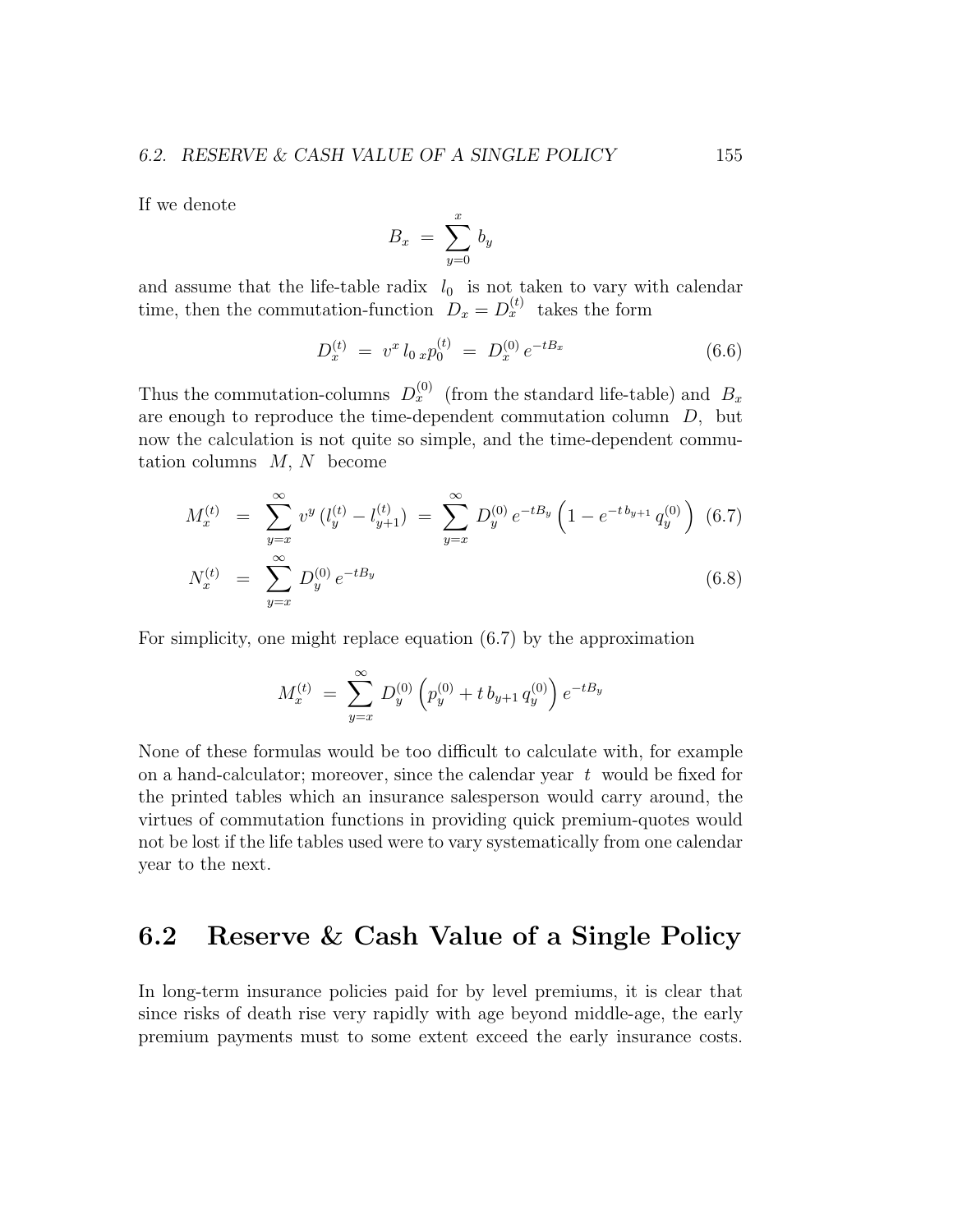Our calculation of risk premiums ensures by definition that for each insurance and/or endowment policy, the expected total present value of premiums paid in will equal the expected present value of claims to be paid out. However, it is generally not true within each year of the policy that the expected present value of amounts paid in are equal to the expected present value of amounts paid out. In the early policy years, the difference paid in versus out is generally in the insurer's favor, and the surplus must be set aside as a reserve against expected claims in later policy-years. It is the purpose of the present section to make all of these assertions mathematically precise, and to show how the reserve amounts are to be calculated. Note once and for all that loading plays no role in the calculation of reserves: throughout this Section, 'premiums' refer only to pure-risk premiums. The loading portion of actual premium payments is considered either as reimbursement of administrative costs or as profit of the insurer, but in any case does not represent buildup of value for the insured.

Suppose that a policyholder aged  $x$  purchased an endowment or insurance (of duration at least  $t$ ) t years ago, paid for with level premiums, and has survived to the present. Define the net (level) premium reserve as of time t to be the excess  $tV$  of the expected present value of the amount to be paid out under the contract in future years over the expected present value of further pure risk premiums to be paid in (including the premium paid immediately, in case policy age  $t$  coincides with a time of premiumpayment). Just as the notations  $P_{\overline{x}:m}^1$ ,  $P_{\overline{x}:m}^1$ , etc., are respectively used to denote the level annual premium amounts for a term insurance, an endowment, etc., we use the same system of sub- and superscripts with the symbol  $tV$  to describe the reserves on these different types of policies.

By definition, the net premium reserve of any of the possible types of contract as of policy-age  $t = 0$  is  $0$ : this simply expresses the balance between expected present value of amounts to be paid into and out of the insurer under the policy. On the other hand, the terminal reserve under the policy, which is to say the reserve  $nV$  just before termination, will differ from one type of policy to another. The main possibilities are the pure term insurance, with reserves denoted  $tV^1_{\overline{x}:\overline{n}|}$  and terminal reserve  $nV^1_{\overline{x}:\overline{n}|} = 0$ , and the endowment insurance, with reserves denoted  $tV_{\overline{x}:\overline{n}|}$  and terminal reserve  $n_v = 1$ . In each of these two examples, just before policy termination there are no further premiums to be received or insurance benefits to be paid,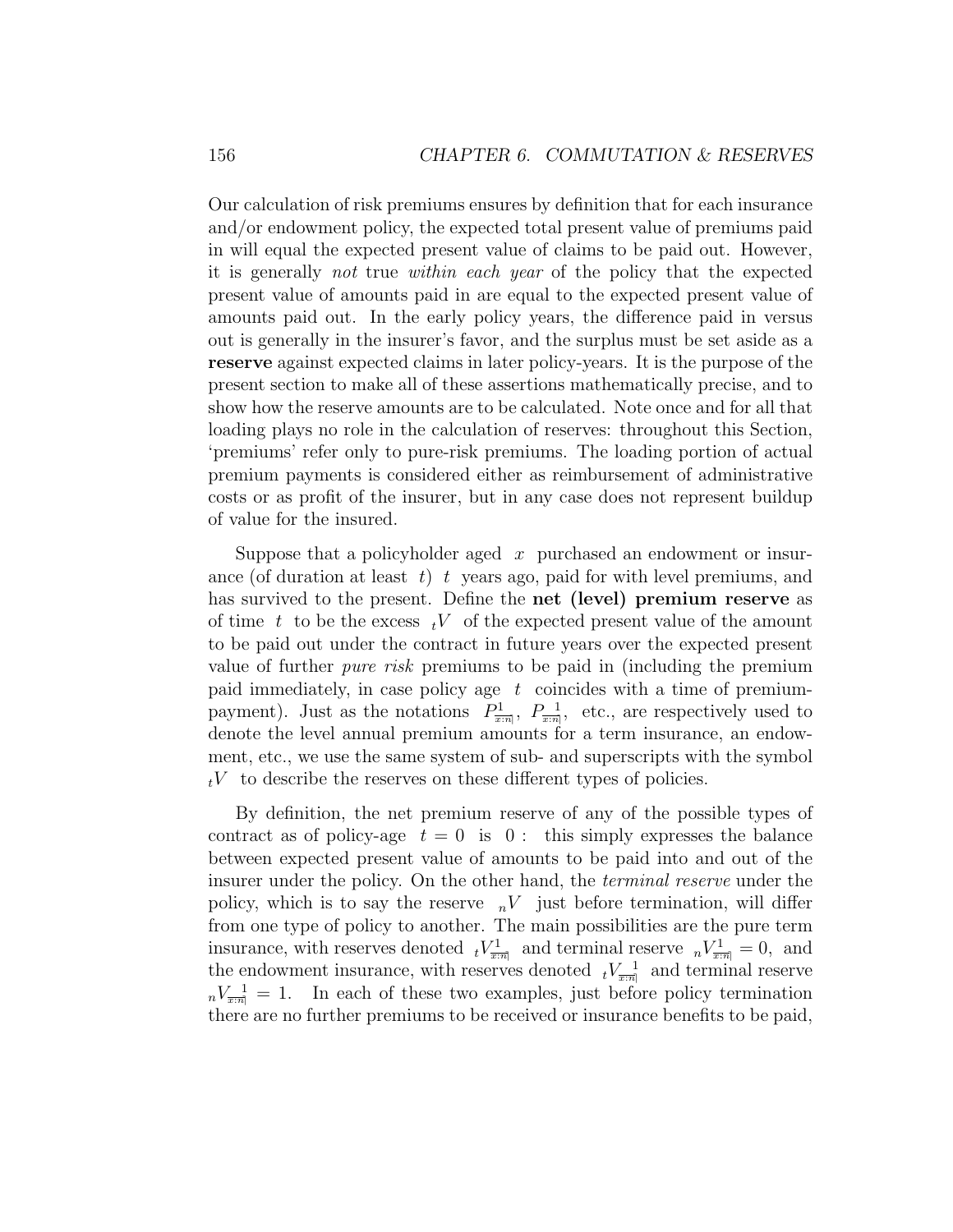so that the terminal reserve coincides with the terminal (i.e., endowment) benefit to be paid at policy termination. Note that for simplicity, we do not consider here the insurances or endowment insurances with  $m > 1$ possible payments per year. The reserves for such policies can be obtained as previously discussed from the one-payment-per-year case via interpolation formulas.

The definition of net premium reserves is by nature *prospective*, referring to future payment streams and their expected present values. From the definition, the formulas for reserves under the term and endowment insurances are respectively given by:

$$
tV_{\overline{x:n}}^1 = A_{\overline{x+t:n-t}}^1 - P_{\overline{x:n}}^1 \cdot \ddot{a}_{\overline{x+t:n-t}} \tag{6.9}
$$

$$
tV_{\overline{x}:\overline{n}|} = A_{\overline{x+t:n-t}|} - P_{\overline{x}:\overline{n}|} \cdot \ddot{a}_{\overline{x+t:n-t}|} \tag{6.10}
$$

One identity from our previous discussions of net single premiums immediately simplifies the description of reserves for endowment insurances. Recall the identity

$$
\ddot{\mathbf{a}}_{\overline{x}\overline{\cdot n}} = \frac{1 - A_{\overline{x}\cdot\overline{n}}}{d} \qquad \Longrightarrow \qquad A_{\overline{x}\cdot\overline{n}} = 1 - d\ddot{\mathbf{a}}_{\overline{x}\cdot\overline{n}}
$$

Dividing the second form of this identity through by the net single premium for the life annuity-due, we obtain

$$
P_{\overline{x:\overline{n}|}} = \frac{1}{\ddot{a}_{\overline{x:\overline{n}|}}} - d \tag{6.11}
$$

after which we immediately derive from the definition the reserve-identity

$$
t^{V_{\overline{x:n}}}\ =\ \ddot{a}_{\overline{x+t:n-t}}\left(P_{\overline{x+t:n-t}}\ -\ P_{\overline{x:n}}\right)\ =\ 1\ -\ \frac{\ddot{a}_{\overline{x+t:n-t}}}{\ddot{a}_{\overline{x:n}}}\tag{6.12}
$$

#### 6.2.1 Retrospective Formulas & Identities

The notion of reserve discussed so far expresses a difference between expected present value of amounts to be paid out and to be paid in to the insurer dating from t years following policy initiation, conditionally given the survival of the insured life aged x for the additional t years to reach age  $x + t$ . It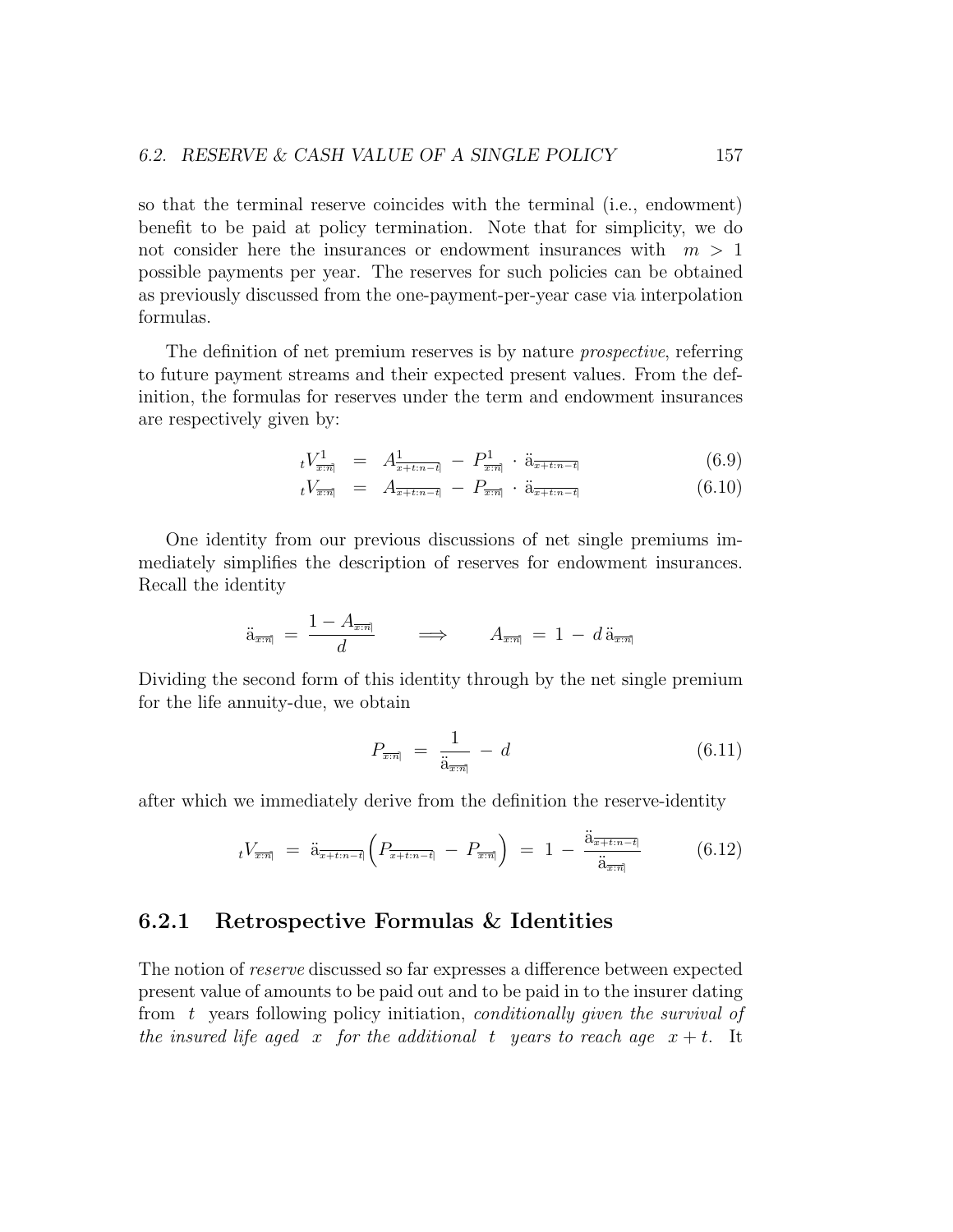stands to reason that, assuming this reserve amount to be positive, there must have been up to time  $t$  an excess of premiums collected over insurance acquired up to duration  $t$ . This latter amount is called the **cash value** of the policy when accumulated actuarially to time  $t$ , and represents a cash amount to which the policyholder is entitled (less administrative expenses) if he wishes to discontinue the insurance. (Of course, since the insured has lived to age  $x + t$ , in one sense the insurance has not been 'used' at all because it did not generate a claim, but an insurance up to policy age  $t$  was in any case the only part of the purchased benefit which could have brought a payment from the insurer up to policy age  $t$ .) The insurance bought had the time-0 present value  $A^1_{\overline{x}:\overline{t}\rceil}$ , and the premiums paid prior to time t had time-0 present value  $\ddot{a}_{\overline{x}:\overline{t}}$   $\cdot$  P, where P denotes the level annualized premium for the duration-n contract actually purchased.

To understand clearly why there is a close connection between retrospective and prospective differences between expected (present value of) amounts paid in and paid out under an insurance/endowment contract, we state a general and slightly abstract proposition.

Suppose that a life-contingent payment stream (of duration  $n \alpha$ least  $t$ ) can be described in two stages, as conferring a benefit of expected time-0 present value  $U_t$  on the policy-age-interval  $[0, t)$ (up to but not including policy age  $t$ ), and **also** conferring a benefit if the policyholder is alive as of policy age  $t$  with expected present value as of time t which is equal to  $F_t$ . Then the total expected time-0 present value of the contractual payment stream is

$$
U_t + v^t \, t p_x \, F_t
$$

Before applying this idea to the balancing of prospective and retrospective reserves, we obtain without further effort three useful identities by recognizing that a term life-insurance, insurance endowment, and life annuity-due (all of duration  $n)$  can each be divided into a before- and after- t component along the lines of the displayed Proposition. (Assume for the following discussion that the intermediate duration  $t$  is also an integer.) For the insurance, the benefit  $U_t$  up to t is  $A^1_{\overline{x}:\overline{t}}$ , and the contingent after-t benefit  $F_t$  is  $A_{\overline{x+t:n-t}}^{\mathbf{1}}$ . For the endowment insurance,  $U_t = A_{\overline{x+t}}^{\mathbf{1}}$  and  $F_t = A_{\overline{x+t:n-t}}$ .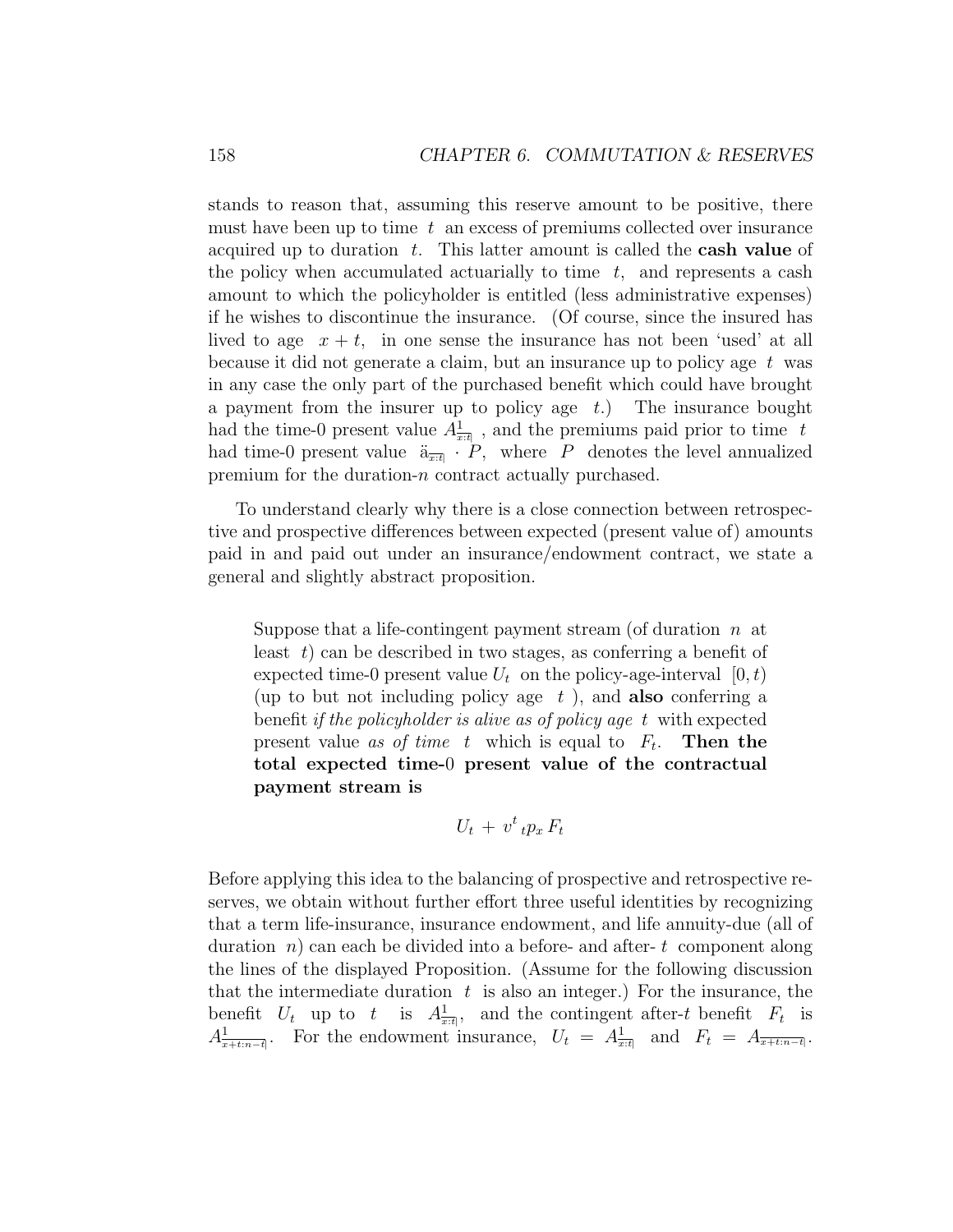Finally, for the life annuity-due,  $U_t = \ddot{a}_{\overline{x}:t}$  and  $F_t = \ddot{a}_{\overline{x+t:n-t}}$ . Assembling these facts using the displayed Proposition, we have our three identities:

$$
A_{\overline{x}:\overline{n}|}^1 = A_{\overline{x}:\overline{t}|}^1 + v^t \, t p_x \, A_{\overline{x} + t : n - \overline{t}|}^1 \tag{6.13}
$$

$$
A_{\overline{x:n}} = A_{\overline{x:t}}^1 + v^t \, t p_x \, A_{\overline{x+t:n-t}} \tag{6.14}
$$

$$
\ddot{\mathbf{a}}_{\overline{x}:\overline{n}|} = \ddot{\mathbf{a}}_{\overline{x}:\overline{t}|} + v^t{}_t p_x \ddot{\mathbf{a}}_{\overline{x+t:n-t}|} \tag{6.15}
$$

The factor  $v^t{}_tp_x$ , which discounts present values from time t to the present values at time 0 contingent on survival to t, has been called above the **actuarial present value**. It coincides with  ${}_{t}E_x = A_{\overline{x}}^{\ \ 1}$ , the expected present value at 0 of a payment of 1 to be made at time t if the life aged  $x$ survives to age  $x+t$ . This is the factor which connects the excess of insurance over premiums on  $[0, t)$  with the reserves  $tV$  on the insurance/endowment contracts which refer prospectively to the period  $[t, n]$ . Indeed, substituting the identities  $(6.13)$ ,  $(6.14)$ , and  $(6.15)$  into the identities

$$
A_{\overline{x:\overline{n}}}=P_{\overline{x:\overline{n}}}^1 \tilde{a}_{\overline{x:\overline{n}}}, \qquad A_{\overline{x:\overline{n}}}=P_{\overline{x:\overline{n}}} \tilde{a}_{\overline{x:\overline{n}}}
$$

yields

$$
v^{t} \, t p_{x} \, t V_{\overline{x:n}}^{1} = - \left[ A^{1}_{\overline{x:n}} - P^{1}_{\overline{x:n}} \, \ddot{a}_{\overline{x:n}} \right] \tag{6.16}
$$

$$
v^t \, t p_x \, t V_{\overline{x:n}} = - \left[ A_{\overline{x:t}} - P_{\overline{x:t}} \, \ddot{a}_{\overline{x:n}} \right] \tag{6.17}
$$

The interpretation in words of these last two equations is that the actuarial present value of the net (level) premium reserve at time  $t$  (of either the term insurance or endowment insurance contract) is equal to the negative of the expected present value of the difference between the contract proceeds and the premiums paid on  $[0, t)$ .

Figure 6.1 provides next an illustrative set of calculated net level premium reserves, based upon 6% interest, for a 40-year term life insurance with faceamount 1, 000 for a life aged 40. The mortality laws used in this calculation, chosen from the same families of laws used to illustrate force-of-mortality curves in Figures 2.3 and 2.4 in Chapter 2, are the same plausible mortality laws whose survival functions are pictured in Figure 2.5. These mortality laws are realistic in the sense that they closely mirror the US male mortality in 1959 (*cf.* plotted points in Figure 2.5.) The cash-reserve curves  $t^{\frac{V_{40:40}}{V_{40:40}}}$ as functions of  $t = 0, \ldots, 40$  are pictured graphically in Figure 6.1. Note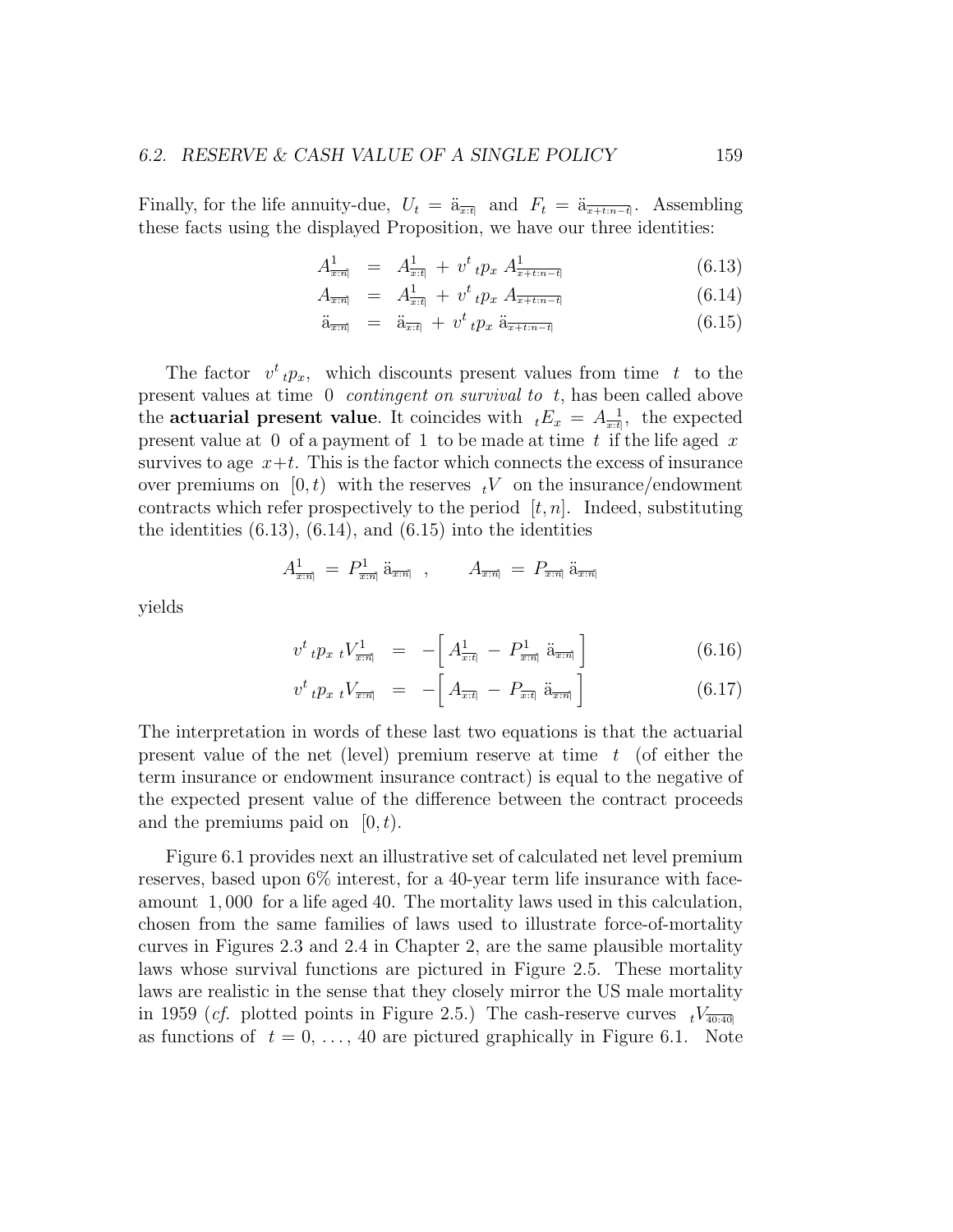that these reserves can be very substantial: at policy age 30, the reserves on the \$1000 term insurance are respectively \$459.17, \$379.79, \$439.06, and \$316.43.

#### 6.2.2 Relating Insurance & Endowment Reserves

The simplest formulas for net level premium reserves in a general contract arise in the case of endowment insurance  $\ _tV^1_{\overline{x}:\overline{n}|}$ , as we have seen in formula (6.12). In fact, for endowment and/or insurance contracts in which the period of payment of level premiums coincides with the (finite or infinite) policy duration, the reserves for term-insurance and pure-endowment can also be expressed rather simply in terms of  $tV_{\overline{x}:\overline{n}}$ . Indeed, reasoning from first principles with the prospective formula, we find for the pure endowment

$$
{}_{t}V^{\ 1}_{\overline{x:n}} = v^{n-t} {}_{n-t}p_{x+t} - \frac{v^n {}_{n}p_x}{\ddot{a}_{\overline{x:n}}} \ddot{a}_{\overline{x+t:n-t}}
$$

from which, by substitution of formula (6.12), we obtain

$$
V_{\overline{x}:\overline{n}|} = v^{n-t}{}_{n-t}p_{x+t} - v^n{}_{n}p_x \left(1 - tV_{\overline{x}:\overline{n}|}\right) \tag{6.18}
$$

Then, for net level reserves or cash value on a term insurance, we conclude

$$
V_{\overline{x:n}}^1 = (1 - v^n{}_n p_x)_t V_{\overline{x:n}} + v^n{}_n p_x - v^{n-t}{}_n t p_{x+t} \qquad (6.19)
$$

#### 6.2.3 Reserves under Constant Force of Mortality

We have indicated above that the phenomenon of positive reserves relates in some way to the aging of human populations, as reflected in the increasing force of mortality associated with life-table survival probabilities. A simple benchmark example helps us here: we show that when life-table survival is governed at all ages x and greater by a constant force of mortality  $\mu$ , the reserves for term insurances are identically 0. In other words, the expected present value of premiums paid in *within each policy year* exactly compensates, under constant force of mortality, for the expected present value of the amount to be paid out for that same policy year.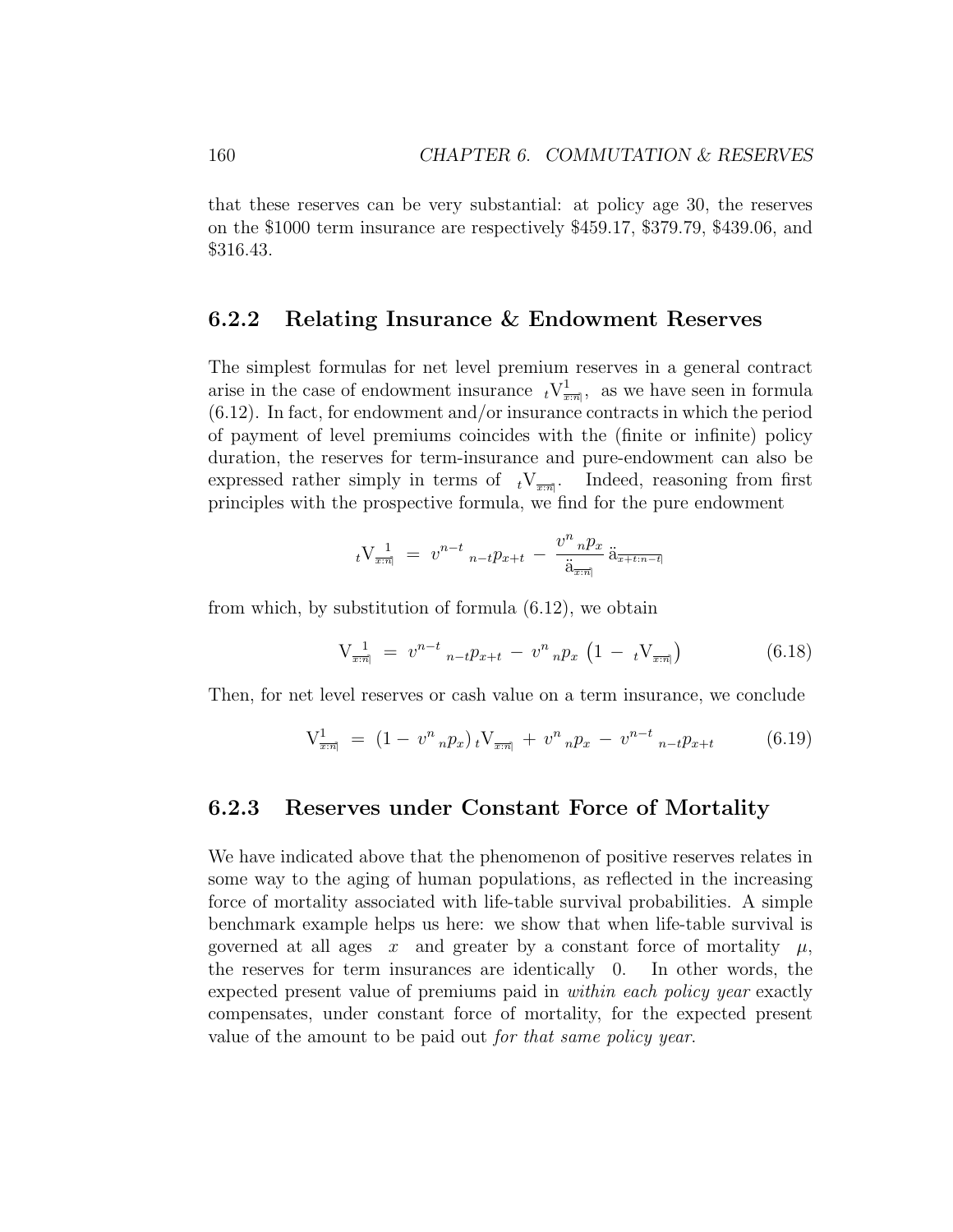

#### Reserves for Term Insurance & Various Mortality Laws

Figure 6.1: Net level premium reserves as a function of policy age for a 40 year term insurance to a life aged 40 with level benefit 1000, at 6%, under the same mortality laws pictured in Figures 2.5, with median age 72 at death. For definitions of the mortality laws see the Examples of analytical force-ofmortality functions in Chapter 2.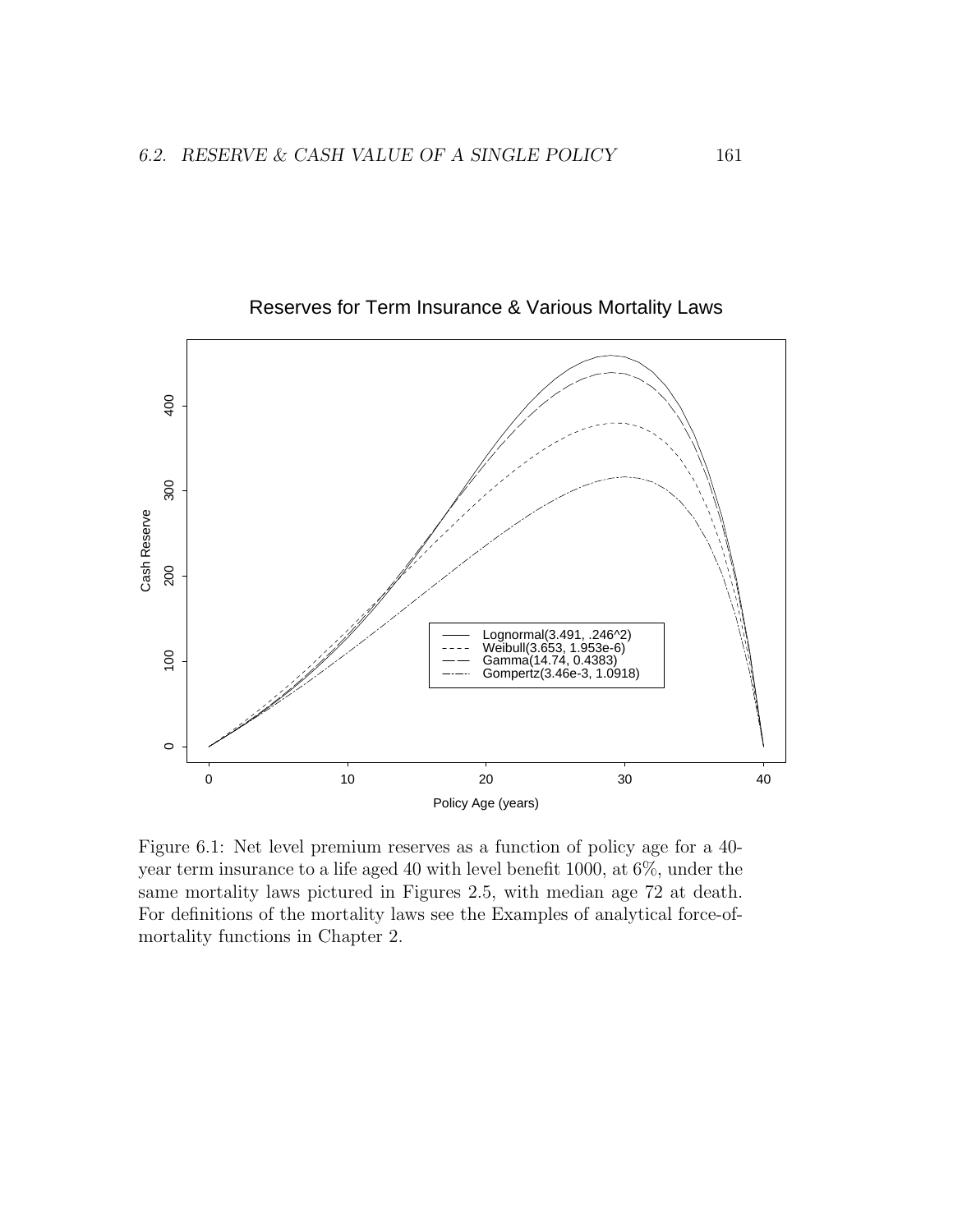The calculations here are very simple. Reasoning from first principles, under constant force of mortality

$$
A_{\overline{x}:\overline{n}|}^1 = \sum_{k=0}^{n-1} v^{k+1} e^{-\mu k} (1 - e^{-\mu}) = (e^{\mu} - 1) (ve^{-\mu}) \frac{1 - (ve^{-\mu})^n}{1 - ve^{-\mu}}
$$

while

$$
\ddot{a}_{\overline{x}:\overline{n}|} = \sum_{k=0}^{n-1} v^k e^{-\mu k} = \frac{1 - (ve^{-\mu})^n}{1 - ve^{-\mu}}
$$

It follows from these last two equations that

$$
P^1_{\overline{x:n}} = v \left( 1 - e^{-\mu} \right)
$$

which does not depend upon either age  $x$  (within the age-range where constant force of mortality holds) or  $n$ . The immediate result is that for  $0 < t < n$ 

$$
tV^1_{\overline{x:\overline{n}|}} = \ddot{a}_{\overline{x+t:n-l}} \left( P^1_{\overline{x+t:n-l}} - P^1_{\overline{x:\overline{n}|}} \right) = 0
$$

By contrast, since the terminal reserve of an endowment insurance must be 1 even under constant force of mortality, the intermediate net level premium reserves for endowment insurance must be positive and growing. Indeed, we have the formula deriving from equation (6.12)

$$
{}_{t}V_{\overline{x}:\overline{n}|} = 1 - \frac{\ddot{a}_{\overline{x+t:n-t}|}}{\ddot{a}_{\overline{x}:\overline{n}|}} = 1 - \frac{1-(ve^{-\mu})^{n-t}}{1-(ve^{-\mu})^n}
$$

#### 6.2.4 Reserves under Increasing Force of Mortality

Intuitively, we should expect that a force-of-mortality function which is everywhere increasing for ages greater than or equal to  $x$  will result in intermediate reserves for term insurance which are positive at times between  $\theta$ , n and in reserves for endowment insurance which increase from 0 at  $t = 0$  to 1 at  $t = n$ . In this subsection, we prove those assertions, using the simple observation that when  $\mu(x + y)$  is an increasing function of positive y,

$$
_{k}p_{x+y} = \exp(-\int_{0}^{k} \mu(x+y+z) \, dz) \quad \searrow \quad \text{in} \ \ y \tag{6.20}
$$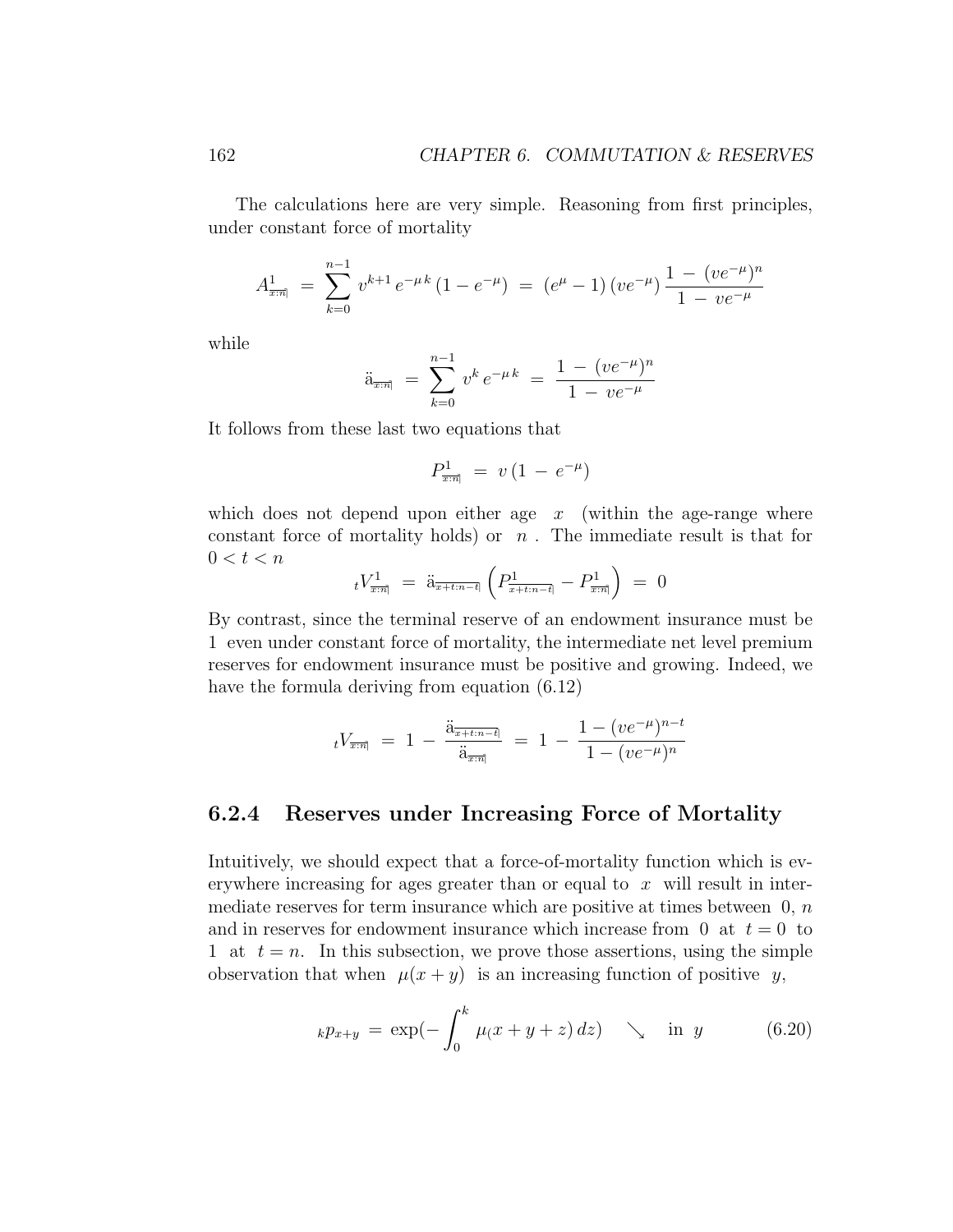First suppose that  $0 \leq s < t \leq n$ , and calculate using the displayed fact that  $_k p_{x+y}$  decreases in y,

$$
\ddot{\mathbf{a}}_{\overline{x+t:n-t}} = \sum_{k=0}^{n-t-1} v^{k+1} k p_{x+t} \le \sum_{k=0}^{n-t-1} v^{k+1} k p_{x+s} < \ddot{\mathbf{a}}_{\overline{x+s:n-s}}
$$

Therefore  $\ddot{a}_{\overline{x+t:n-t|}}$  is a decreasing function of t, and by formula (6.12),  $t \sqrt{\frac{V_{\overline{x}}}{k}}$  is an increasing function of t, ranging from 0 at  $t = 0$  to 1 at  $t=1$ .

It remains to show that for force of mortality which is increasing in age, the net level premium reserves  $tV_{\overline{x}:\overline{n}}^{1}$  for term insurances are positive for  $t = 1, \ldots, n-1$ . By equation (6.9) above, this assertion is equivalent to the claim that

$$
A_{\overline{x+t:n-t}}^1/\ddot{a}_{\overline{x+t:n-t}} > A_{\overline{x:n}}^1/\ddot{a}_{\overline{x:n}}
$$

To see why this is true, it is instructive to remark that each of the displayed ratios is in fact a multiple  $v$  times a weighted average of death-rates: for  $0 \leq s < n$ ,

$$
\frac{A^1_{\frac{k}{x+s:n-s]}}}{\ddot{a}_{\frac{k}{x+s:n-s]}}}\ =\ v\left\{\frac{\sum_{k=0}^{n-s-1}v^k\,{}_kp_{x+s}\,q_{x+s+k}}{\sum_{k=0}^{n-s-1}v^k\,{}_kp_{x+s}}\right\}
$$

Now fix the age x arbitrarily, together with  $t \in \{1, \ldots, n-1\}$ , and define

$$
\overline{q} = \frac{\sum_{j=t}^{n-1} v^j \, j p_x \, q_{x+j}}{\sum_{j=t}^{n-1} v^j \, j p_x}
$$

Since  $\mu_{x+y}$  is assumed increasing for all y, we have from formula (6.20) that  $q_{x+j} = 1 - p_{x+j}$  is an increasing function of j, so that for  $k < t \leq$ j,  $q_{x+k} < q_{x+j}$  and

for all 
$$
k \in \{0, ..., t-1\}
$$
,  $q_{x+k} < \overline{q}$  (6.21)

Moreover, dividing numerator and denominator of the ratio defining  $\bar{q}$  by  $v^t$ <sub>t</sub> $p_x$  gives the alternative expression

$$
v \overline{q} = \frac{\sum_{a=0}^{n-t-1} v^a a p_{x+t} q_{x+t+a}}{\sum_{a=0}^{n-t-1} v^a a p_{x+t}} = P^1_{x+t:n-t}
$$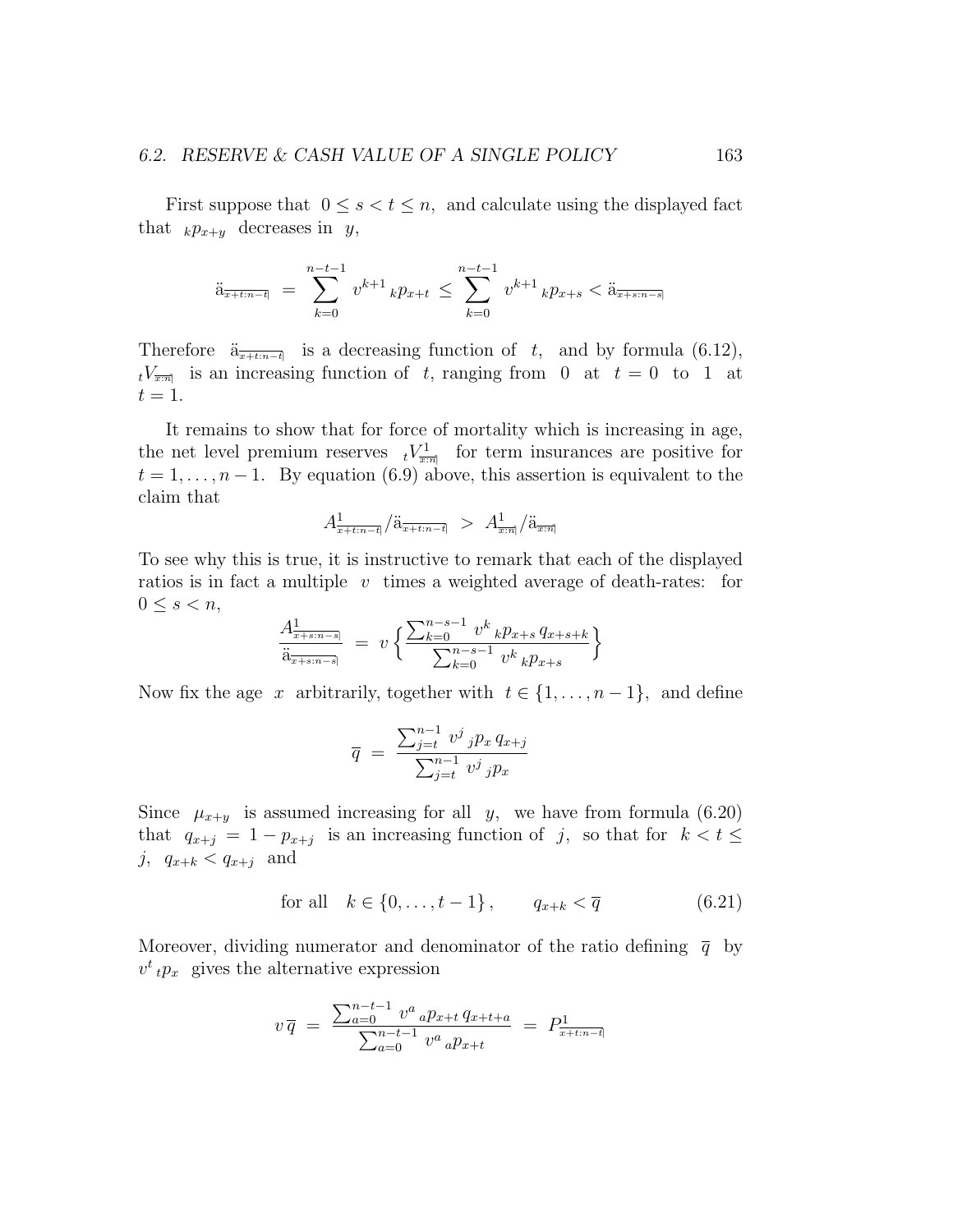Finally, using equation (6.21) and the definition of  $\bar{q}$  once more, we calculate

$$
\frac{A_{\overline{x}:\overline{n}|}^{1}}{\ddot{a}_{\overline{x}:\overline{n}|}} = v\left(\frac{\sum_{k=0}^{t-1} v^{k} {}_{k}p_{x} q_{x+k} + \sum_{j=t}^{n-t-1} v^{j} {}_{j}p_{x} q_{x+j}}{\sum_{k=0}^{t-1} v^{k} {}_{k}p_{x} + \sum_{j=t}^{n-t-1} v^{j} {}_{j}p_{x}}\right)
$$
\n
$$
= v\left(\frac{\sum_{k=0}^{t-1} v^{k} {}_{k}p_{x} q_{x+k} + \overline{q} \sum_{j=t}^{n-t-1} v^{j} {}_{j}p_{x}}{\sum_{k=0}^{t-1} v^{k} {}_{k}p_{x} + \sum_{j=t}^{n-t-1} v^{j} {}_{j}p_{x}}\right) < v\overline{q} = P_{\overline{x+t:n-t}}
$$

as was to be shown. The conclusion is that under the assumption of increasing force of mortality for all ages x and larger,  $t\frac{V_{\overline{x}}}{\sqrt{x}} > 0$  for  $t = 1, \ldots, n-1$ .

#### 6.2.5 Recursive Calculation of Reserves

The calculation of reserves can be made very simple and mechanical in numerical examples with small illustrative life tables, due to the identities (6.13) and (6.14) together with the easily proved recursive identities (for integers t)

$$
A_{\overline{x:t+1}}^1 = A_{\overline{x:t}}^1 + v^{t+1}{}_tp_x q_{x+t}
$$
  

$$
A_{\overline{x:t+1}} = A_{\overline{x:t}} - v^t{}_tp_x + v^{t+1}{}_tp_x = A_{\overline{x:t}} - dv^t{}_tp_x
$$
  

$$
\ddot{a}_{\overline{x:t+1}} = \ddot{a}_{\overline{x:t}} + v^t{}_tp_x
$$

Combining the first and third of these recursions with (6.13), we find

$$
{}_{t}V_{\overline{x:\overline{n}}}^{1} = \frac{-1}{v^{t} {}_{t}p_{x}} \left( A_{\overline{x:\overline{t}}}^{1} - P_{\overline{x:\overline{n}}}^{1} \ddot{a}_{\overline{x:\overline{t}}} \right)
$$
  

$$
= \frac{-1}{v^{t} {}_{t}p_{x}} \left( A_{\overline{x:\overline{t+1}}}^{1} - v^{t+1} {}_{t}p_{x} q_{x+t} - P_{\overline{x:\overline{n}}}^{1} \left[ \ddot{a}_{\overline{x:\overline{t+1}}} - v^{t} {}_{t}p_{x} \right] \right)
$$
  

$$
= v p_{x+t} {}_{t+1}V_{\overline{x:\overline{n}}}^{1} + v q_{x+t} - P_{\overline{x:\overline{n}}}^{1}
$$

The result for term-insurance reserves is the single recursion

$$
tV_{\overline{x}:\overline{n}|}^1 = v p_{x+t} t+1 V_{\overline{x}:\overline{n}|}^1 + v q_{x+t} - P_{\overline{x}:\overline{n}|}^1 \tag{6.22}
$$

which we can interpret in words as follows. The reserves at integer policyage t are equal to the sum of the one-year-ahead actuarial present value of the reserves at time  $t + 1$  and the excess of the present value of this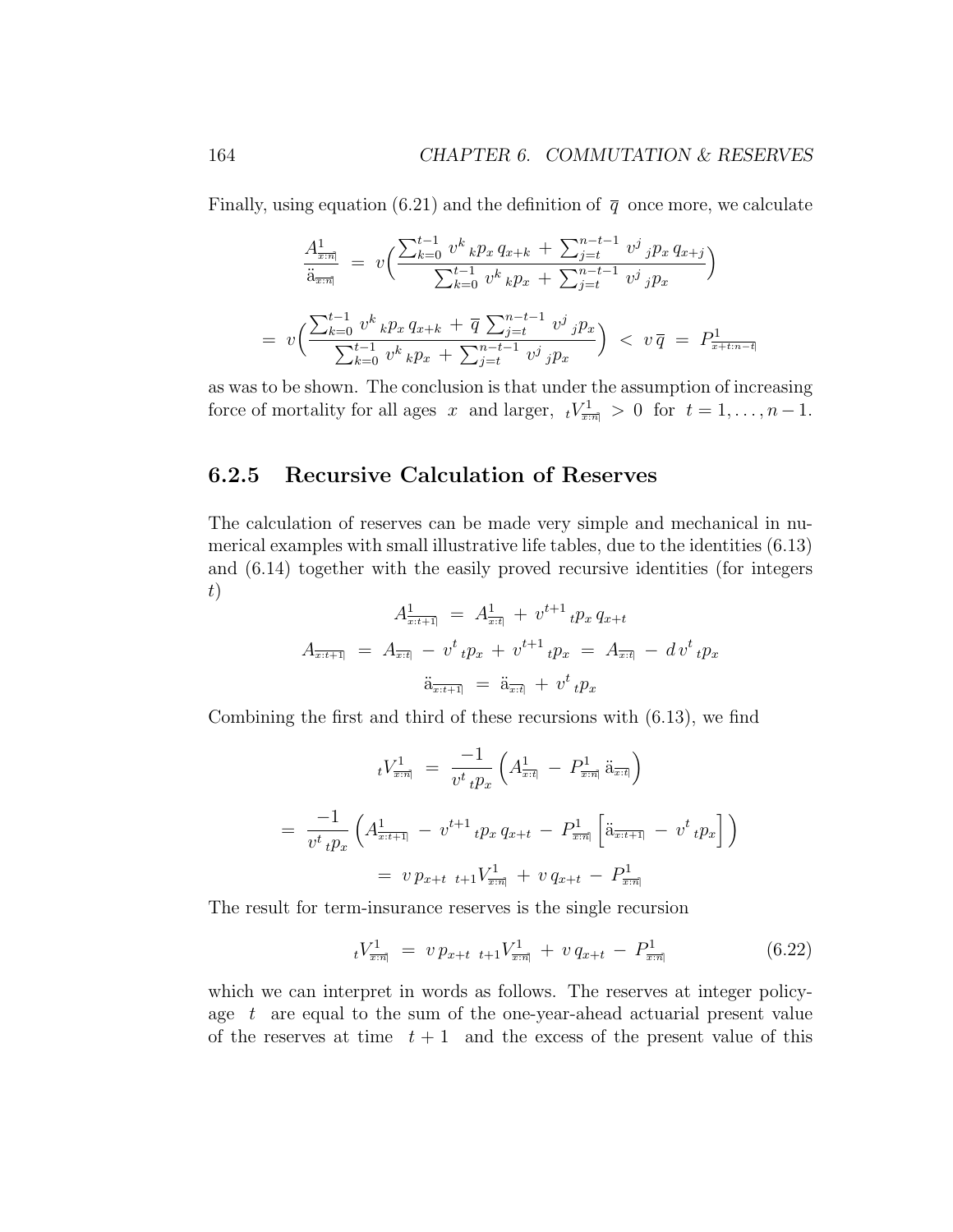year's expected insurance payout  $(v q_{x+t})$  over this year's received premium  $(P_{\overline{x:n}}^1).$ 

A completely similar algebraic proof, combining the one-year recursions above for endowment insurance and life annuity-due with identity (6.14), yields a recursive formula for endowment-insurance reserves (when  $t < n$ ):

$$
tV_{\overline{x:n}} = v p_{x+t} t+1 V_{\overline{x:n}} + v q_{x+t} - P_{\overline{x:n}}^1 \tag{6.23}
$$

The verbal intepretation is as before: the future reserve is discounted by the one-year actuarial present value and added to the expected present value of the one-year term insurance minus the one-year cash (risk) premium.

#### 6.2.6 Paid-Up Insurance

An insured may want to be aware of the cash value (equal to the reserve) of an insurance or endowment either in order to discontinue the contract and receive the cash or to continue the contract in its current form and borrow with the reserve as collateral. However, it may also happen for various reasons that an insured may want to continue insurance coverage but is no longer able or willing to par further premiums. In that case, for an administrative fee the insurer can convert the premium reserve to a single premium for a new insurance (either with the same term, or whole-life) with lesser benefit amount. This is really not a new topic, but a combination of the previous formulas for reserves and net single premiums. In this sub-section, we give the simplified formula for the case where the cash reserve is used as a single premium to purchase a new whole-life policy. Two illustrative worked examples on this topic are given in Section 6.6 below.

The general formula for reserves, now specialized for whole-life insurances, is

$$
{}_{t}V_{x} = \mathbf{A}_{x+t} - \frac{\mathbf{A}_{x}}{\ddot{\mathbf{a}}_{x}} \cdot \ddot{\mathbf{a}}_{x+t} = 1 - \frac{\ddot{\mathbf{a}}_{x+t}}{\ddot{\mathbf{a}}_{x}}
$$

This formula, which applies to a unit face amount, would be multiplied through by the level benefit amount  $B$ . Note that loading is disregarded in this calculation. The idea is that any loading which may have applied has been collected as part of the level premiums; but in practice, the insurer might apply some further (possibly lesser) loading to cover future administrative costs. Now if the cash or reserve value  $tV_x$  is to serve as net single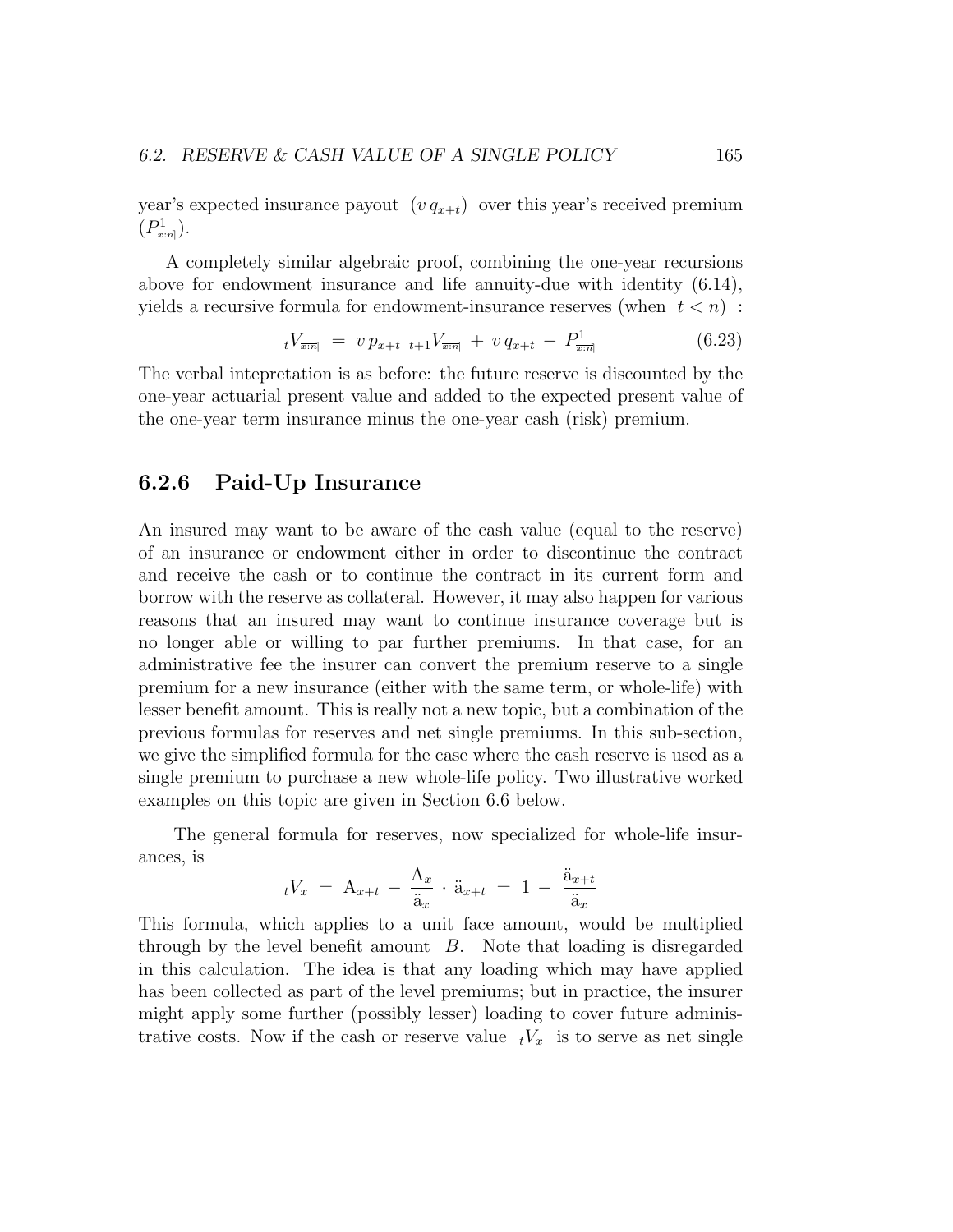premium for a new insurance, the new face-amount  $F$  is determined as of the  $t$  policy-anniversary by the balance equation

$$
B \cdot tV_x = F \cdot A_{x+t}
$$

which implies that the equivalent face amount of paid-up insurance as of policy-age  $t$  is

$$
F = \frac{B_t V_x}{A_{x+t}} = B \left( 1 - \frac{\ddot{a}_{x+t}}{\ddot{a}_x} \right) / (1 - d \ddot{a}_{x+t}) \tag{6.24}
$$

## 6.3 Select Mortality Tables & Insurance

Insurers are often asked to provide life insurance converage to groups and/or individuals who belong to special populations with mortality significantly worse than that of the general population. Yet such select populations may not be large enough, or have a sufficiently long data-history, within the insurer's portfolio for survival probabilities to be well-estimated in-house. In such cases, insurers may provide coverage under special premiums and terms. The most usual example is that such select risks may be issued insurance with restricted or no benefits for a specified period of time, e.g. 5 years. The stated rationale is that after such a period of deferral, the select group's mortality will be sufficiently like the mortality of the general population in order that the insurer will be adequately protected if the premium in increased by some standard multiple. In this Section, a slightly artifical calculation along these lines illustrates the principle and gives some numerical examples.

Assume for simplicity that the general population has constant force of mortality  $\mu$ , and that the select group has larger force of mortality  $\mu^*$ . If the interest rate is i, and  $v = 1/(1+i)$ , then the level yearly risk premium for a k-year deferred whole-life insurance (of unit amount, payable at the end of the year of death) to a randomly selected life (of any specified age  $x$ ) from the general population is easily calculated to be

Level Risk Premium = 
$$
v^k{}_k p_x A_{x+k}/\ddot{a}_x = (1 - e^{-\mu}) v^{k+1} e^{-\mu k}
$$
 (6.25)

If this premium is multiplied by a factor  $\kappa > 1$  and applied as the risk premium for a k-year deferred whole-life policy to a member of the select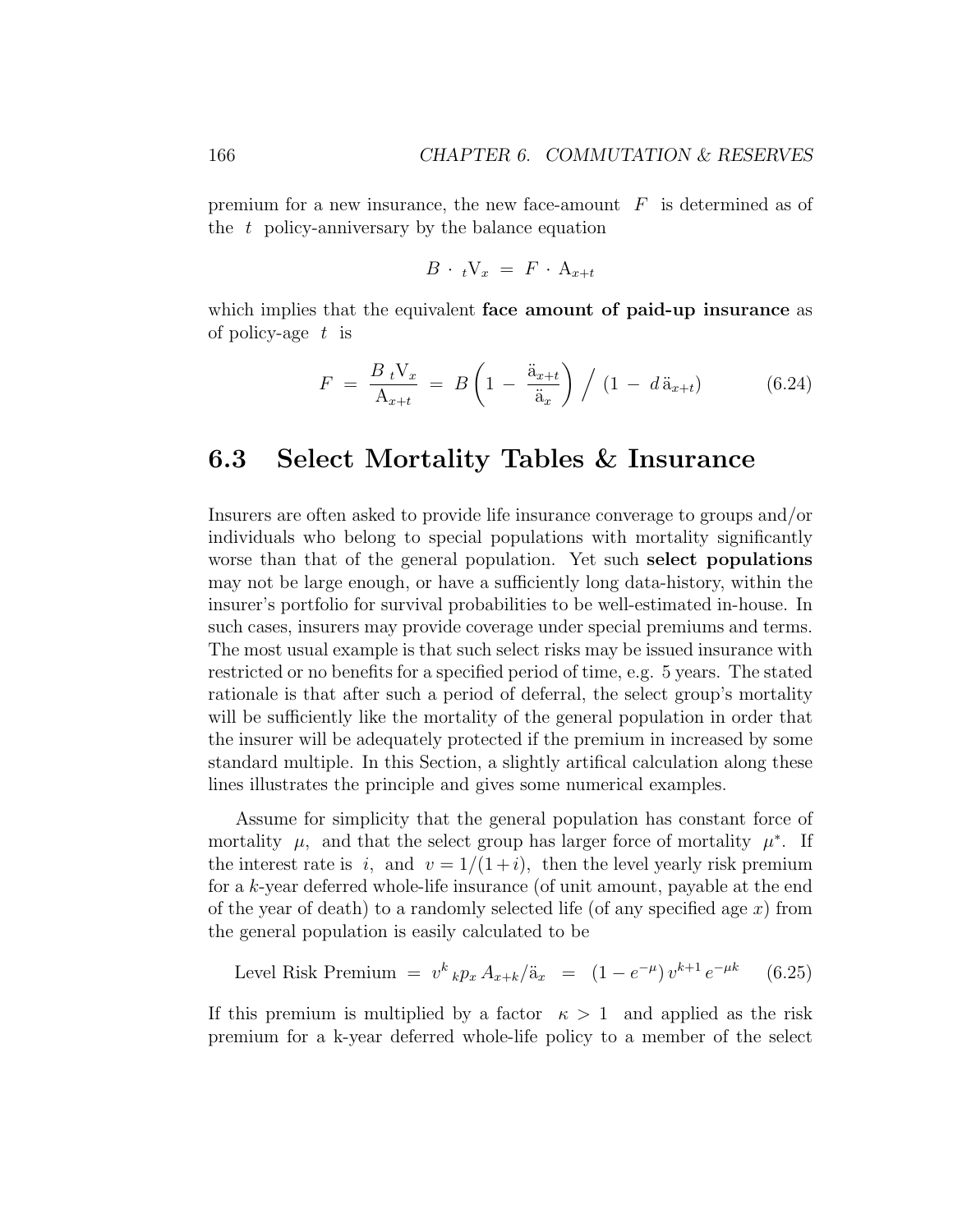Table 6.2: Excess payout as given by formula (6.26) under a k-year deferred whole life insurance with benefit \$1000, issued to a select population with constant force of mortality  $\mu^*$  for a level yearly premium which is a multiple  $\kappa$  times the pure risk premium for the standard population which has forceof-mortality  $\mu$ . Interest rate is  $i = 0.06$  APR throughout.

| $\boldsymbol{k}$ | $\mu$ | $\mu^*$ | $\kappa$       | Excess Payout |
|------------------|-------|---------|----------------|---------------|
|                  |       |         |                |               |
| 0                | 0.02  | 0.03    | 1              | 109           |
| $\left( \right)$ | 0.02  | 0.03    | $\overline{2}$ | $-112$        |
| $\overline{5}$   | 0.02  | 0.03    | 1              | 63            |
| 5                | 0.02  | 0.03    | 1.42           | 0             |
| 0                | 0.05  | 0.10    | 1              | 299           |
| 0                | 0.05  | 0.10    | 3              | $-330$        |
| $\overline{5}$   | 0.05  | 0.10    | 1              | 95            |
| $\overline{5}$   | 0.05  | 0.10    | 1.52           | 0             |
| 3                | 0.05  | 0.10    | 1              | 95            |
| 3                | 0.05  | 0.10    | 1.68           |               |

population, then the expected excess (per unit of benefit) of the amount paid out under this select policy over the risk premiums collected, is

Excess Payout = 
$$
v^k{}_k p_x^* A_{x+k}^* - \kappa (1 - e^{-\mu}) v^{k+1} e^{-\mu k} \ddot{a}_x^*
$$
  
\n=  $\frac{v^{k+1}}{1 - v e^{-m u^*}} \left\{ (1 - e^{-\mu}) e^{-\mu k} - (1 - e^{-\mu^*}) e^{-\mu^* k} \right\}$  (6.26)

where the probability, insurance, and annuity notations with superscripts  $*$ are calculated using the select mortality distribution with force of mortality  $\mu^*$ . Because of the constancy of forces of mortality both in the general and the select populations, the premiums and excess payouts do not depend on the age of the insured. Table 6.3 shows the values of some of these excess payouts, for  $i = 0.06$ , under several combinations of k,  $\mu$ ,  $\mu^*$ , and k. Note that in these examples, select mortality with force of mortality multiplied by 1.5 or 2 is offset, with sufficient protection to the insurer, by an increase of 40–60% in premium on whole-life policies deferring benefits by 3 or 5 years.

Additional material will be added to this Section later. A calculation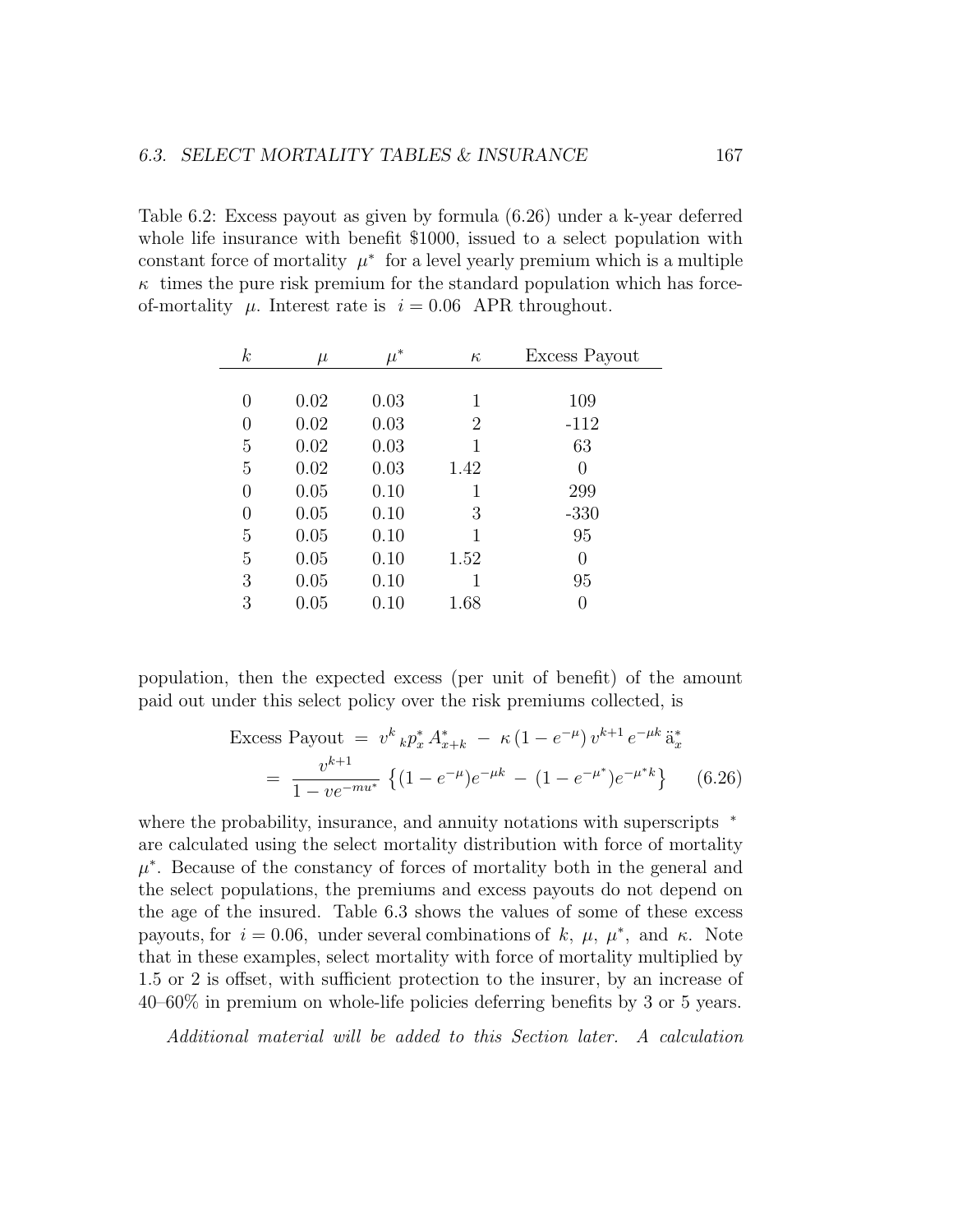along the same lines as the foregoing Table, but using the Gompertz(3.46e – 3, 1.0918) mortality law previously found to approximate well the realistic Life Table data in Table 1.1, will be included for completeness.

#### 6.4 Exercise Set 6

For the first problem, use the Simulated Illustrative Life Table with commutator columns given as Table 6.1 on page 152, using 6% APR as the going rate of interest. (Also assume, wherever necessary, that the distribution of deaths within whole years of age is uniform.)

(1). (a) Find the level premium for a 20-year term insurance of \$5000 for an individual aged 45, which pays at the end of the half-year of death, where the payments are to be made semi-annually.

(b) Find the level annual premium for a whole-life insurance for an individual aged 35, which pays \$30,000 at the end of year of death if death occurs before exact age 55 and pays \$60,000 at the instant (i.e., day) of death at any later age.

(2). You are given the following information, indirectly relating to the fixed rate of interest i and life-table survival probabilities  $k p_x$ .

(i) For a one-payment-per-year level-premium 30-year endowment insurance of 1 on a life aged  $x$ , the amount of reduced paid-up endowment insurance at the end of 10 years is 0.5.

(ii) For a one-payment-per-year level-premium 20-year endowment insurance of 1 on a life aged  $x + 10$ , the amount of reduced paid-up insurance at the end of 5 years is 0.3.

Assuming that cash values are equal to net level premium reserves and reduced paid-up insurances are calculated using the equivalence principle, so that the cash value is equated to the net single premium of an endowment insurance with reduced face value, calculate the amount of reduced paid-up insuranceat the end of 15 years for the 30-year endowment insuranceof 1 on a life aged  $x$ . See the following Worked Examples for some relevant formulas.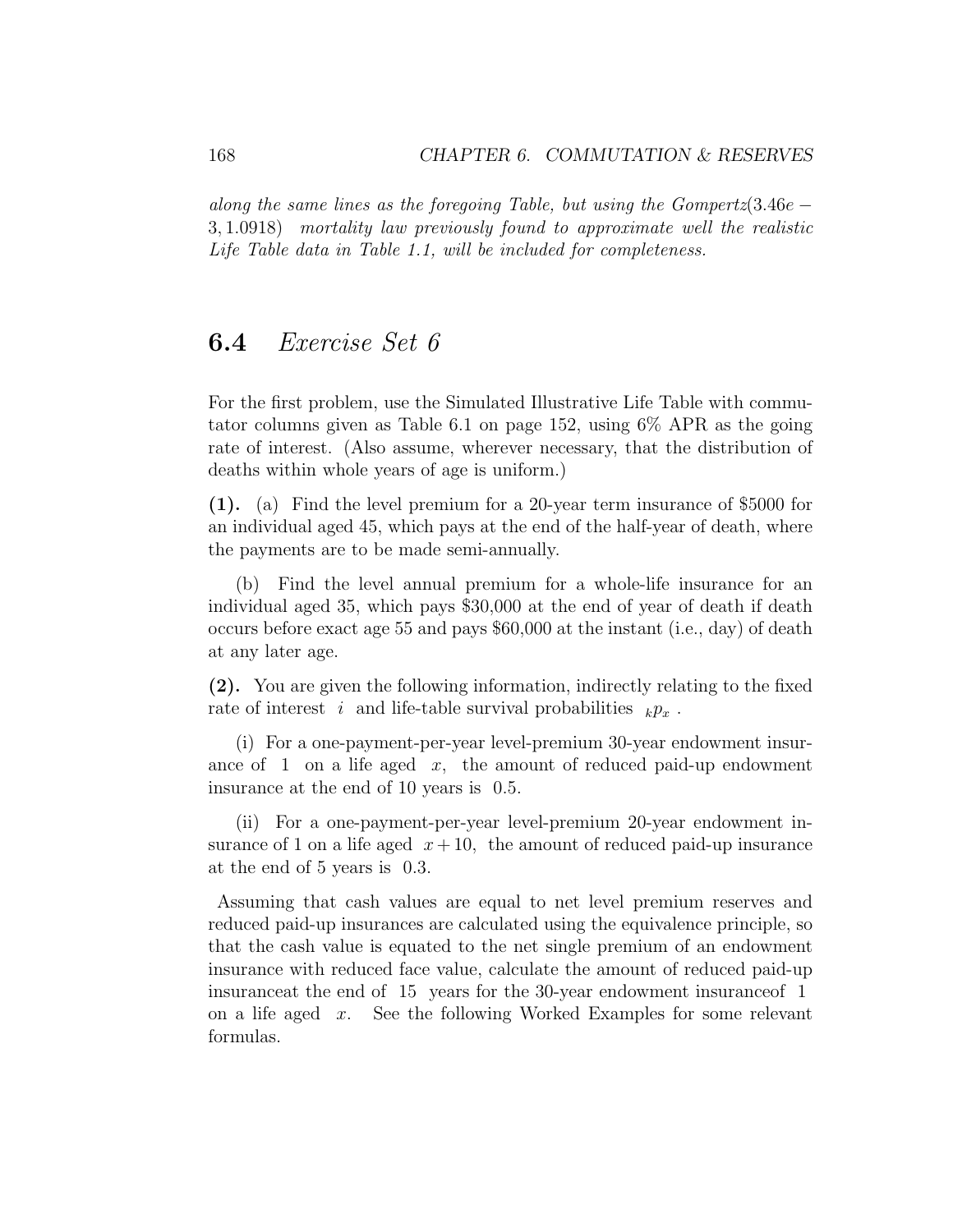(3). Give a formula for  $A_{45}$  in terms of the following quantities alone:

$$
25p_{20} , \quad \ddot{a}_{\overline{20:25}}
$$
,  $P_{\overline{20:25}}$ ,  $25P_{20}$ ,  $v^{25}$ 

where

$$
\mathbf{P}_{\overline{x:n}} = \mathbf{A}_{\overline{x:n}} \Big/ \ddot{\mathbf{a}}_{\overline{x:n}} \qquad \text{and} \qquad {}_{t}P_{x} = A_{x} \Big/ \ddot{\mathbf{a}}_{\overline{x:t}}
$$

(4). A life aged 32 purchases a life annuity of 3000 per year. From tables, we find commutation function values

$$
N_{32} = 2210 \quad , \qquad N_{34} = 1988 \quad , \qquad D_{33} = 105
$$

Find the net single premium for the annuity purchased if the first yearly payment is to be received (a) immediately, (b) in 1 year, and (c) in 2 years.

(5). Henry, who has just reached his  $70^{th}$  birthday, is retiring immediately with a monthly pension income of 2500 for life, beginning in 1 month. Using the uniform-failure assumption between birthdays and the commutation function values  $M_{70} = 26.2$  and  $D_{70} = 71$  associated with the interest rate  $i = 0.05$ , find the expected present value of Henry's retirement annuity.

(6). Find the cash value of a whole-life insurance for \$100, 000 on a life aged 45 with yearly premium-payments (which began at issuance of the policy) after 25 years, assuming interest at 5% and constant force-of-mortality  $\mu_{40+t} = 0.07$  for all  $t > 0$ .

(7). Suppose that 25 years ago, a life then aged 40 bought a wholelife insurance policy with quarterly premium payments and benefit payable at the end of the quarter of death, with loading-factor 4%. Assume that the interest rate used to figure present values and premiums on the policy was 6% and that the life-table survival probabilities used were  $t_{p40}$  =  $(60-t)/60$ . If the insured is now alive at age 65, then find the face amount of paid-up insurance which he is entitled to  $-$  with no further premiums paid and no further loading applied — on a whole-life policy with benefits payable at the end of quarter-year of death.

(7). Verify formulas (6.25) and (6.26).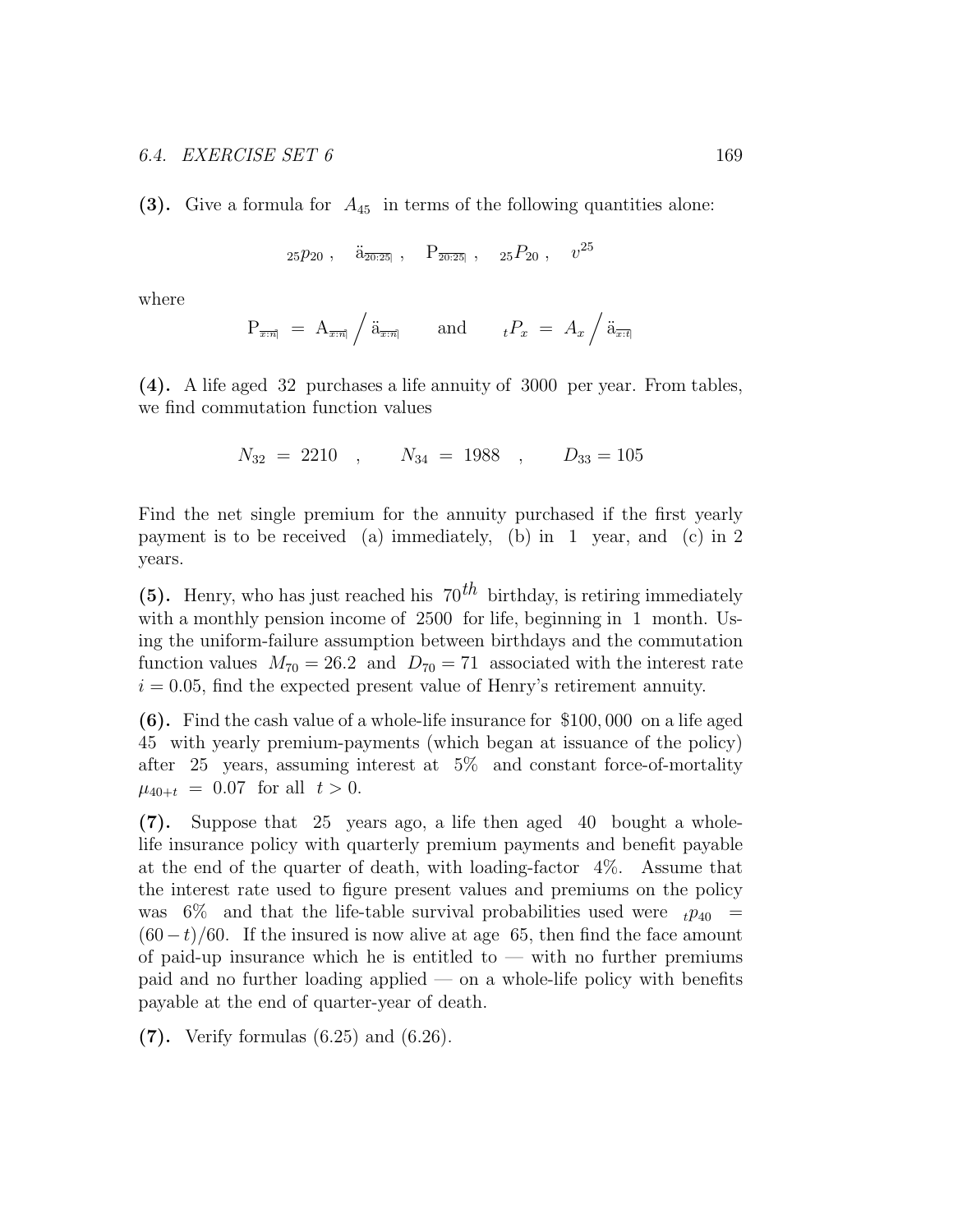## 6.5 Illustration of Commutation Columns

Consider the following articial life-table fragment, which we imagine to be available together with data also for all older ages,on a population of potential insureds:

| x  | $l_r$ | $d_x$ |
|----|-------|-------|
| 45 | 75000 | 750   |
| 46 | 74250 | 760   |
| 47 | 73490 | 770   |
| 48 | 72720 | 780   |
| 49 | 71940 | 790   |
| 50 | 71150 |       |

Let us imagine that the going rate of interest is 5% APR, and that we are interested in calculating various life insurance and annuity risk-premiums for level-benefit contracts and payments only on policy anniversaries  $(m = 1)$ , on lives aged 45 to 50. One way of understanding what commutation columns do is to remark that all whole-life net single premiums of this type are calculable directly from the table-fragment given along with the single additional number  $A_{50} = 0.450426$ . The point is that all of the commutation columns  $D_x$ ,  $N_x$ ,  $M_x$  for ages 45 to 49 can now be filled in. First, we use the identity (6.4) to obtain

$$
D_{50} = 1.05^{-50} 71150 = 6204.54, \qquad M_{50} = D_{50} 0.450426 = 2794.69
$$

$$
N_{50} = D_{50} \ddot{a}_{50} = \frac{D_{50}}{d} (1 - A_{50}) = \frac{1.05}{0.05} (D_{50} - M_{50}) = 71606.99
$$

Next we fill in the rest of the columns for ages 45 to 49 by the definition of  $D_x$  as  $1.05^x l_x$  and the simple recursive calculations

$$
N_x = N_{x+1} + D_x \quad , \qquad M_x = M_{x+1} + v^{x+1} d_x
$$

Filling these values in for  $x = 49, 48, \ldots, 45$  gives the completed fragment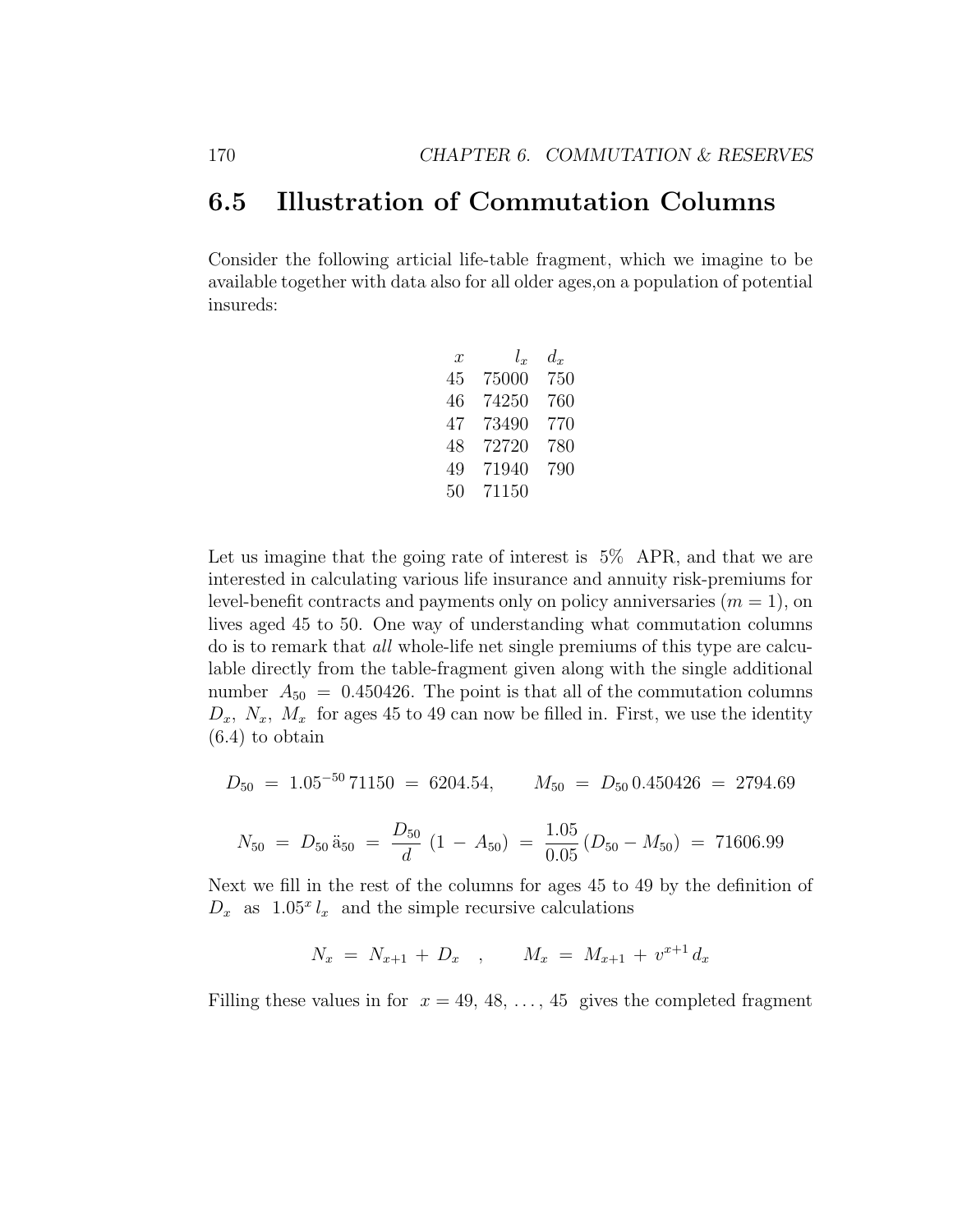|    |  |                      | x $l_x$ $d_x$ $D_x$ $N_x$ $M_x$ |         |
|----|--|----------------------|---------------------------------|---------|
| 45 |  | 75000 750 8347.24    | 106679.11 3267.81               |         |
|    |  | 46 74250 760 7870.25 | 98808.85 3165.07                |         |
|    |  | 47 73490 770 7418.76 | 91390.10 3066.85                |         |
|    |  | 48 72720 780 6991.45 | 84398.64 2972.47                |         |
|    |  | 49 71940 790 6587.11 | 77811.53                        | 2891.80 |
|    |  | 50 71150 6204.54     | 71606.99 2794.69                |         |

From this table fragment we can deduce, for example, that a whole-life annuity-due of \$2000 per year to a life aged 47 has expected present value  $2000 N_{47}/D_{47} = 24637.57$ , or that a five-year term insurance of 100,000 to a life aged 45 has net single premium  $100000 \cdot (M_{45} - M_{50})/D_{50} = 5661.66$ , or that a whole-life insurance of 200, 000 with level premiums payable for 5 years to a life aged 45 has level pure-risk premiums of 200,000  $\cdot$   $M_{45}/(N_{45} N_{50}$ ) = 18631.78.

### 6.6 Examples on Paid-up Insurance

Example 1. Suppose that a life aged 50 has purchased a whole life insurance for \$100, 000 with level annual premiums and has paid premiums for 15 years. Now, being aged 65, the insured wants to stop paying premiums and convert the cash value of the insurance into (the net single premium for) a fully paid-up whole-life insurance. Using the APR interest rate of 6% and commutator columns given in Table 6.1 and disregarding premium loading, calculate the face amount of the new, paid-up insurance policy.

**Solution.** Applying formula (6.24) to the Example, with  $x = 50$ ,  $t =$ 15,  $B = 100,000$ , and using Table 6.1, gives

$$
F = 100,000 \left( D_{65} - \frac{N_{65} D_{50}}{N_{50}} \right) / (D_{65} - d N_{65})
$$
  
= 100,000  $\frac{1486.01 - \frac{4729.55}{56988.31} 12110.79}{1486.01 - \frac{0.06}{1.06} 12110.79} = 60077.48$ 

If the new insurance premium were to be figured with a loading such as  $L' = 0.02$ , then the final amount figured using pure-risk premiums would be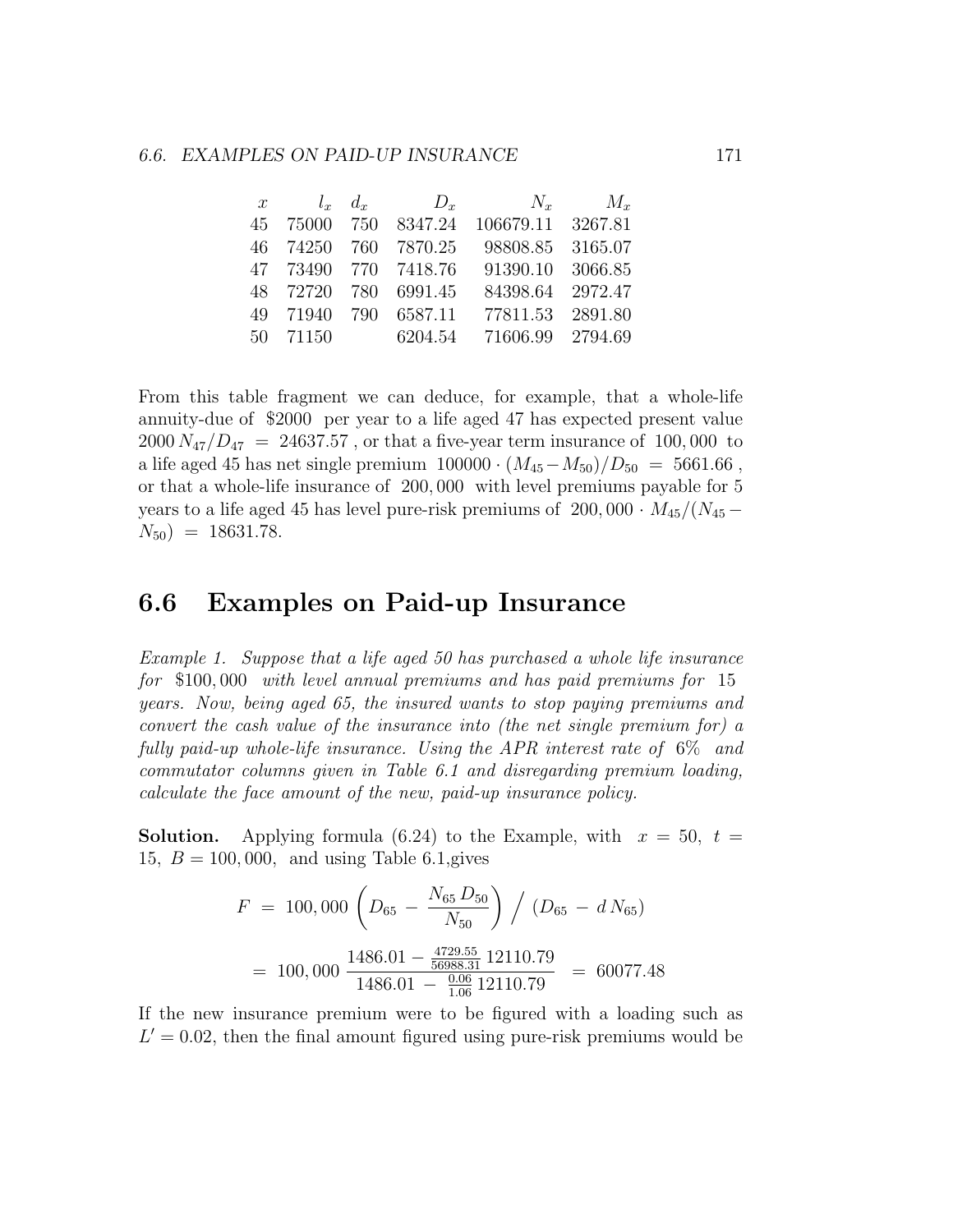divided by 1.02, because the cash value would then be regarded as a single risk premium which when inflated by the factor  $1+L'$  purchases the contract of expected present value  $F \cdot A_{x+t}$ .

The same ideas can be applied to the re-figuring of the amount of other insurance contracts, such as an endowment, based upon an incomplete stream of premium payments.

Example 2. Suppose that a 20-year pure endowment for 50, 000 on a newborn governed by the life-table and commutator columns in Table 6.1, with seminannual premiums, but that after 15 years the purchaser can afford no more premium payments. Disregarding loading, and assuming uniform distribution of death-times within single years of age, what is the benefit amount which the child is entitled to receive at age 20 if then alive ?

Solution. Now the prospective formula for cash value or reserve based on initial benefit amount  $B$  is

$$
B\left(5p_{15}v^5 - 20p_0v^{20}\frac{\ddot{a}_{15:5}^{(2)}}{\ddot{a}_{0:20}^{(2)}}\right)
$$

which will be used to balance the endowment  $F A_{\frac{1}{15:5}}^{\mathcal{I}}$ . Therefore, substituting the approximate formula (5.6), we obtain

$$
F = B \cdot \left(5p_{15}v^5 - 20p_0v^{20} \frac{\alpha(2) \ddot{a}_{15:5}^{(2)} - \beta(2)(1 - 5p_{15}v^5)}{\alpha(2) \ddot{a}_{0:20}^{(2)} - \beta(2)(1 - 20p_0v^{20})}\right) / (5p_{15}v^5)
$$

In the particular example, where  $i = 0.06$ ,  $\alpha(2) = 1.000212$ , and  $\beta(2) =$ 0.257391, we find

$$
F = 50000 \cdot \left(1 - \frac{1.000212 (N_{15} - N_{20}) - 0.257391 (D_{15} - D_{20})}{1.000212 (N_0 - N_{20}) - 0.257391 (D_0 - D_{20})}\right)
$$

and using Table 6.1 it follows that  $F = 42400.91$ .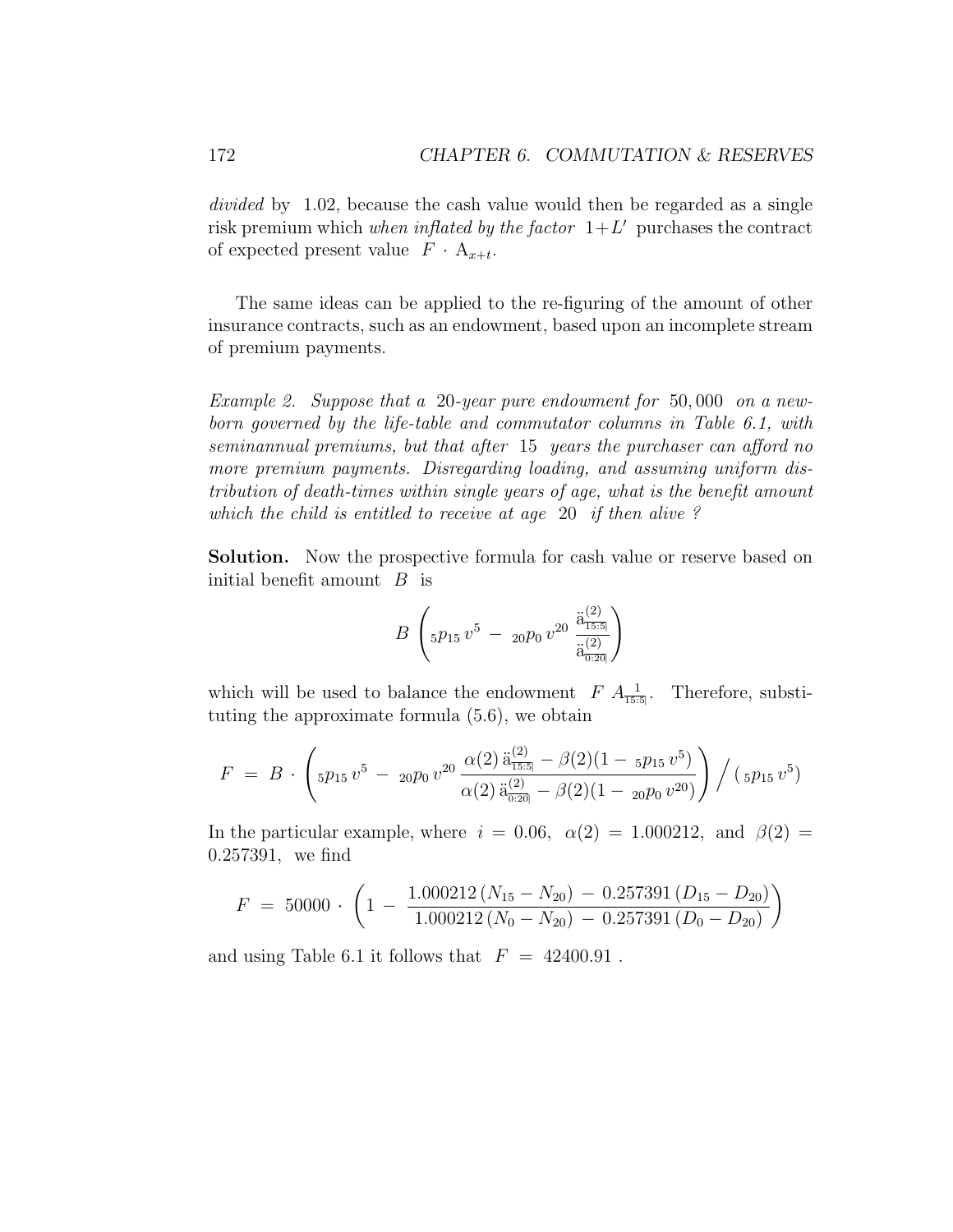## 6.7 Useful formulas from Chapter 6

Commutation Columns  $D_y = v^y l_y$ ,  $M_x = \sum_{n=1}^{\infty}$  $y=x$  $v^{y+1}$   $d_y$ p. 150

$$
_{n}E_{x} = \frac{D_{x+n}}{D_{x}}
$$
,  $A_{x} = \frac{M_{x}}{D_{x}}$ ,  $A_{\frac{1}{x:n}} = \frac{M_{x} - M_{x+n}}{D_{x}}$   
p. 150

$$
N_x = \sum_{y=x}^{\infty} v^y l_y = \sum_{y=x}^{\infty} D_y , \qquad \ddot{a}_x = \frac{N_x}{D_x}
$$
  
p. 151

$$
\ddot{a}_{\overline{x}:\overline{n}|} = \sum_{k=0}^{n-1} v^{k+x} \frac{l_{x+k}}{D_x} = \frac{N_x - N_{x+n}}{D_x}
$$
\np. 150

$$
M_x = D_x - dN_x
$$
 p. 151

$$
A^{(m)}_{\overline{x:n}|} = \frac{i}{i^{(m)}} \cdot \frac{M_x - M_{x+n}}{D_x}
$$

p. 152

$$
\ddot{\mathbf{a}}_{\overline{x}:\overline{n}|}^{(m)} = \alpha(m) \frac{N_x - N_{x+n}}{D_x} - \beta(m) (1 - \frac{D_{x+n}}{D_x})
$$

$$
tV^1_{\overline{x}:\overline{n}} = A^1_{\overline{x}+t:\overline{n}-\overline{t}} - P^1_{\overline{x}:\overline{n}} \cdot \ddot{a}_{\overline{x}+t:\overline{n}-\overline{t}}
$$

p. 157

p. 152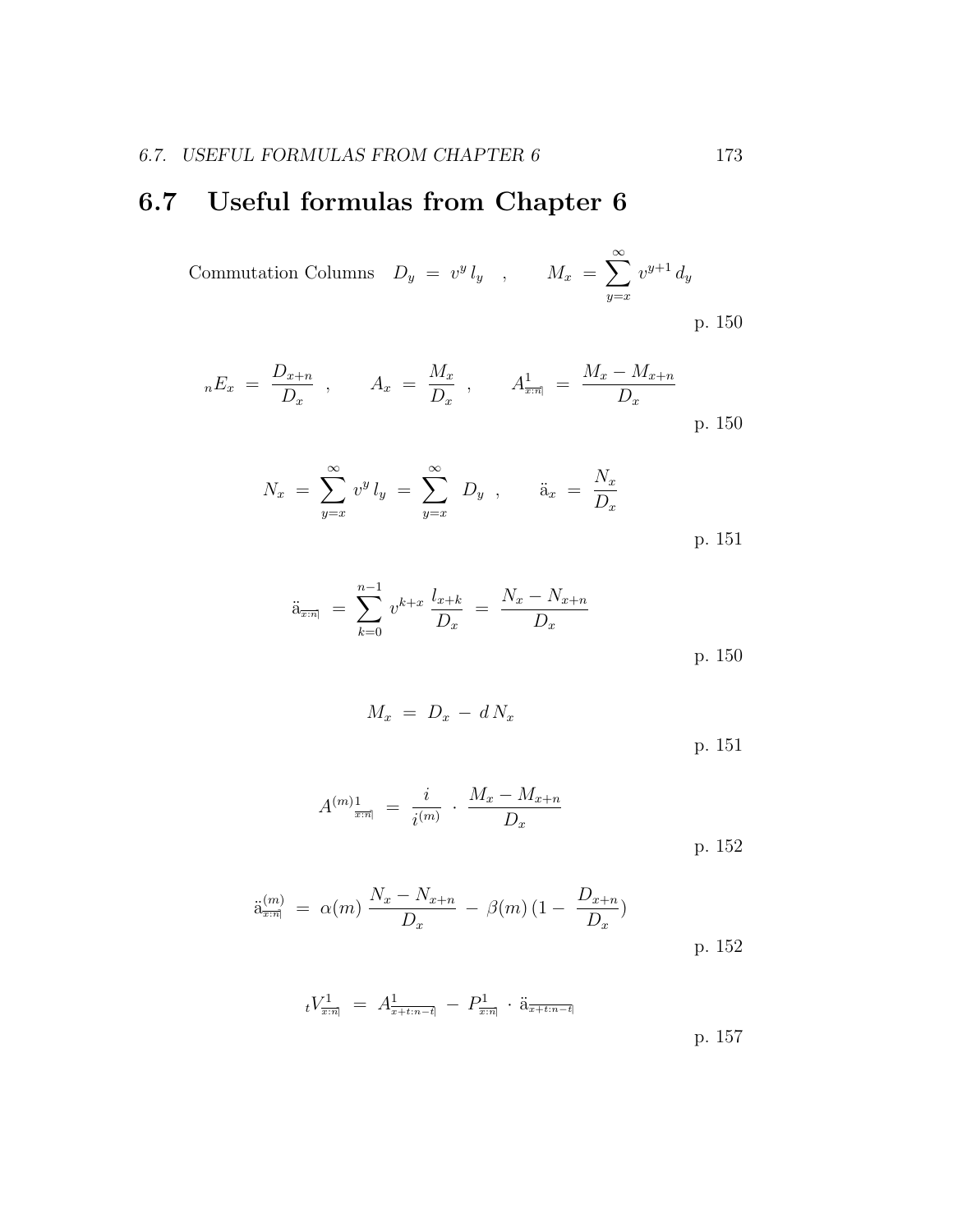$$
t^{V_{\overline{x:n}}} = A_{\overline{x+t:n-t}} - P_{\overline{x:n}} \cdot \ddot{a}_{\overline{x+t:n-t}}
$$
 p. 157

$$
P_{\overline{x:\overline{n}}}\ =\ \frac{1}{\ddot{a}_{\overline{x:\overline{n}}}}\ -\ d
$$
\np. 157

$$
t^{V_{\overline{x:n}}} = \ddot{a}_{\overline{x+t:n-t}} \left( P_{\overline{x+t:n-t}} - P_{\overline{x:n}} \right) = 1 - \frac{\ddot{a}_{\overline{x+t:n-t}}}{\ddot{a}_{\overline{x:n}}} \tag{p.157}
$$

$$
A_{\overline{x}:\overline{n}|}^1 = A_{\overline{x}:\overline{t}|}^1 + v^t{}_tp_x A_{\overline{x}+t:n-\overline{t}|}^1
$$
 p. 159

$$
A_{\overline{x}:\overline{n}|} = A_{\overline{x}:\overline{t}|}^1 + v^t{}_tp_x A_{\overline{x}+t:n-\overline{t}|} \tag{p.159}
$$

$$
\ddot{\mathbf{a}}_{\overline{x:n}} = \ddot{\mathbf{a}}_{\overline{x:t}} + v^t \iota p_x \ddot{\mathbf{a}}_{\overline{x+t:n-t}}
$$
 p. 159

$$
v^{t} \, t p_{x} \, t V_{\overline{x:n}}^{1} = - \left[ A_{\overline{x:t}}^{1} - P_{\overline{x:n}}^{1} \, \ddot{a}_{\overline{x:n}} \right]
$$
\np. 159

$$
v^{t} \, \iota p_{x} \, \iota V_{\overline{x} : \overline{n}} = - \Big[ A_{\overline{x} : \overline{t}} - P_{\overline{x} : \overline{t}} \, \widetilde{a}_{\overline{x} : \overline{n}} \Big] \tag{p. 159}
$$

$$
V_{\overline{x:n}}^1 = v^{n-t}{}_{n-t}p_{x+t} - v^n{}_{n}p_x \left(1 - tV_{\overline{x:n}}\right)
$$
 p. 160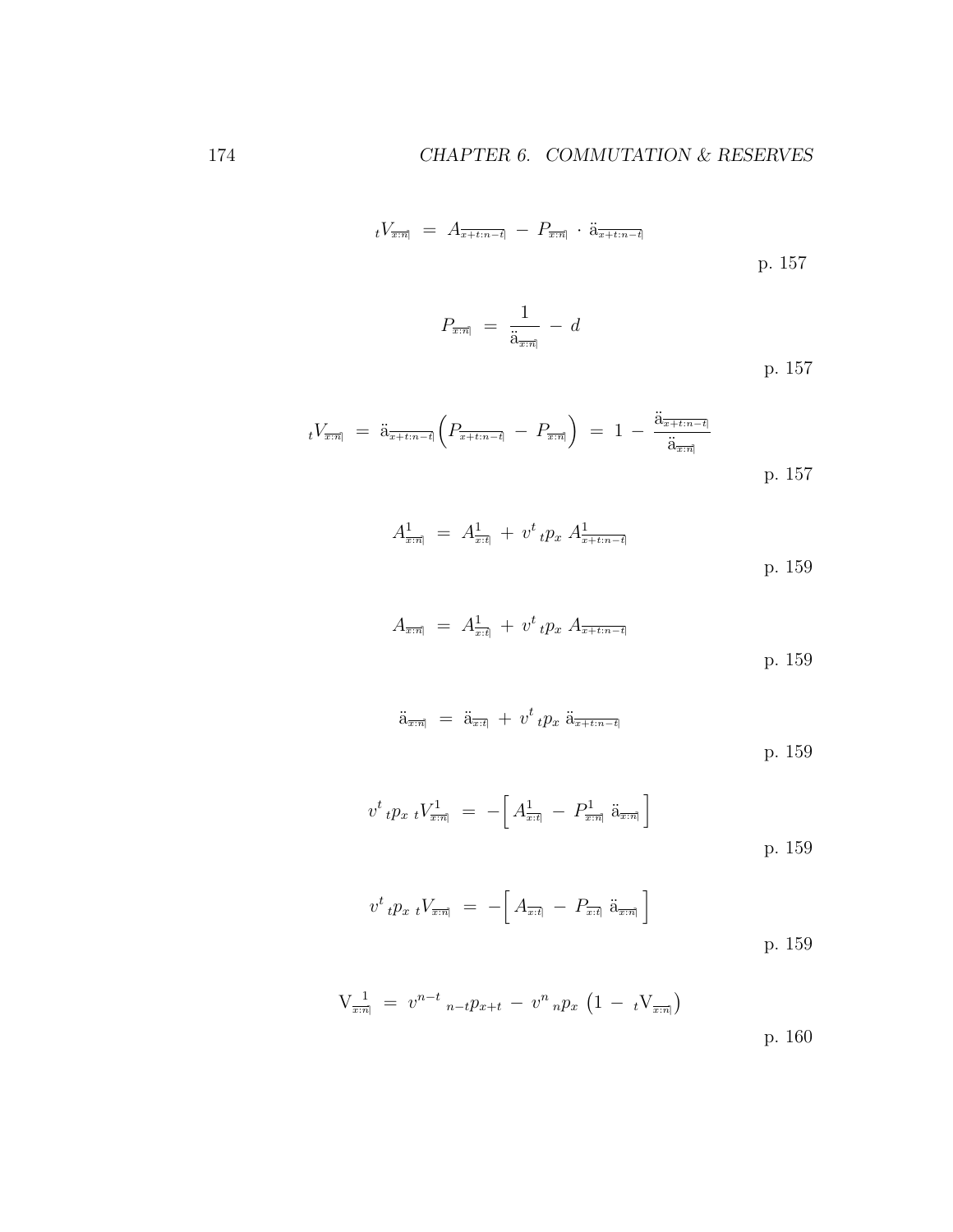$$
V^1_{\overline{x:n}} = (1 - v^n{}_n p_x)_t V_{\overline{x:n}} + v^n{}_n p_x - v^{n-t}{}_n t p_{x+t}
$$
\np. 160

$$
tV_{\overline{x:n}}^1 = v p_{x+t} t+1 V_{\overline{x:n}}^1 + v q_{x+t} - P_{\overline{x:n}}^1
$$
 p. 164

Paid-up insurance Amt  $=$  B  $\sqrt{ }$  $1 - \frac{\ddot{a}_{x+t}}{x}$  $\ddot{a}_x$  $\bigg) / (1 - d \ddot{a}_{x+t})$ 

p. 166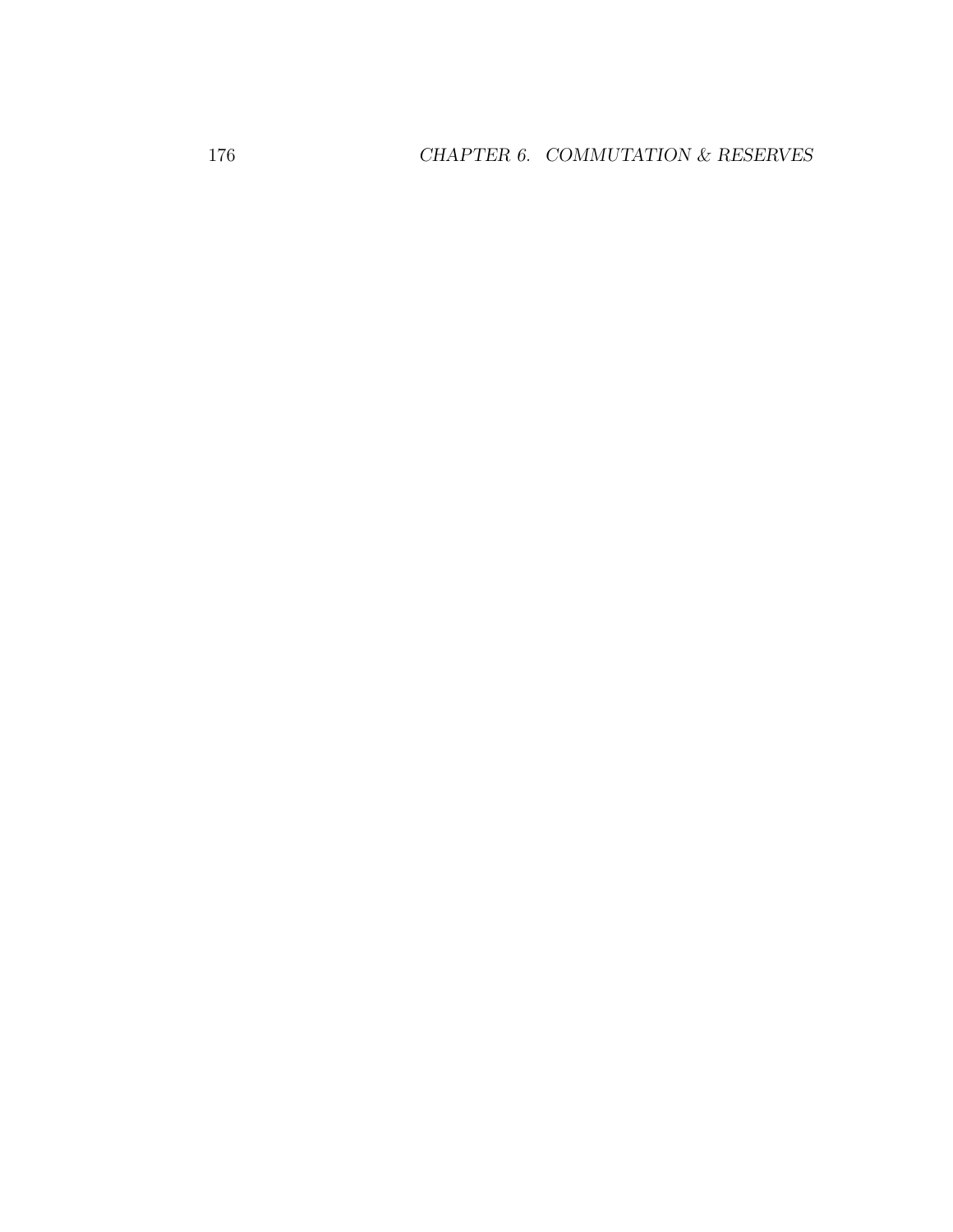## Bibliography

- [1] Bowers, N., Gerber, H., Hickman, J., Jones, D. and Nesbitt, C. Actuarial Mathematics Society of Actuaries, Itasca, Ill. 1986
- [2] Cox, D. R. and Oakes, D. Analysis of Survival Data, Chapman and Hall, London 1984
- [3] Feller, W. An Introduction to Probability Theory and its Applications, vol. I, 2nd ed. Wiley, New York, 1957
- [4] Feller, W. An Introduction to Probability Theory and its Applications, vol. II, 2nd ed. Wiley, New York, 1971
- [5] Gerber, H. Life Insurance Mathematics, 3rd ed. Springer-Verlag, New York, 1997
- [6] Hogg, R. V. and Tanis, E. Probability and Statistical Inference, 5th ed. Prentice-Hall Simon & Schuster, New York, 1997
- [7] Jordan, C. W. Life Contingencies, 2nd ed. Society of Actuaries, Chicago, 1967
- [8] Kalbfleisch, J. and Prentice, R. The Statistical Analysis of Failure Time Data, Wiley, New York 1980
- [9] Kellison, S. The Theory of Interest. Irwin, Homewood, Ill. 1970
- [10] Larsen, R. and Marx, M. An Introduction to Probability and its Applications. Prentice-Hall, Englewood Cliffs, NJ 1985
- [11] Larson, H. Introduction to Probability Theory and Statistical Inference, 3rd ed. Wiley, New York, 1982